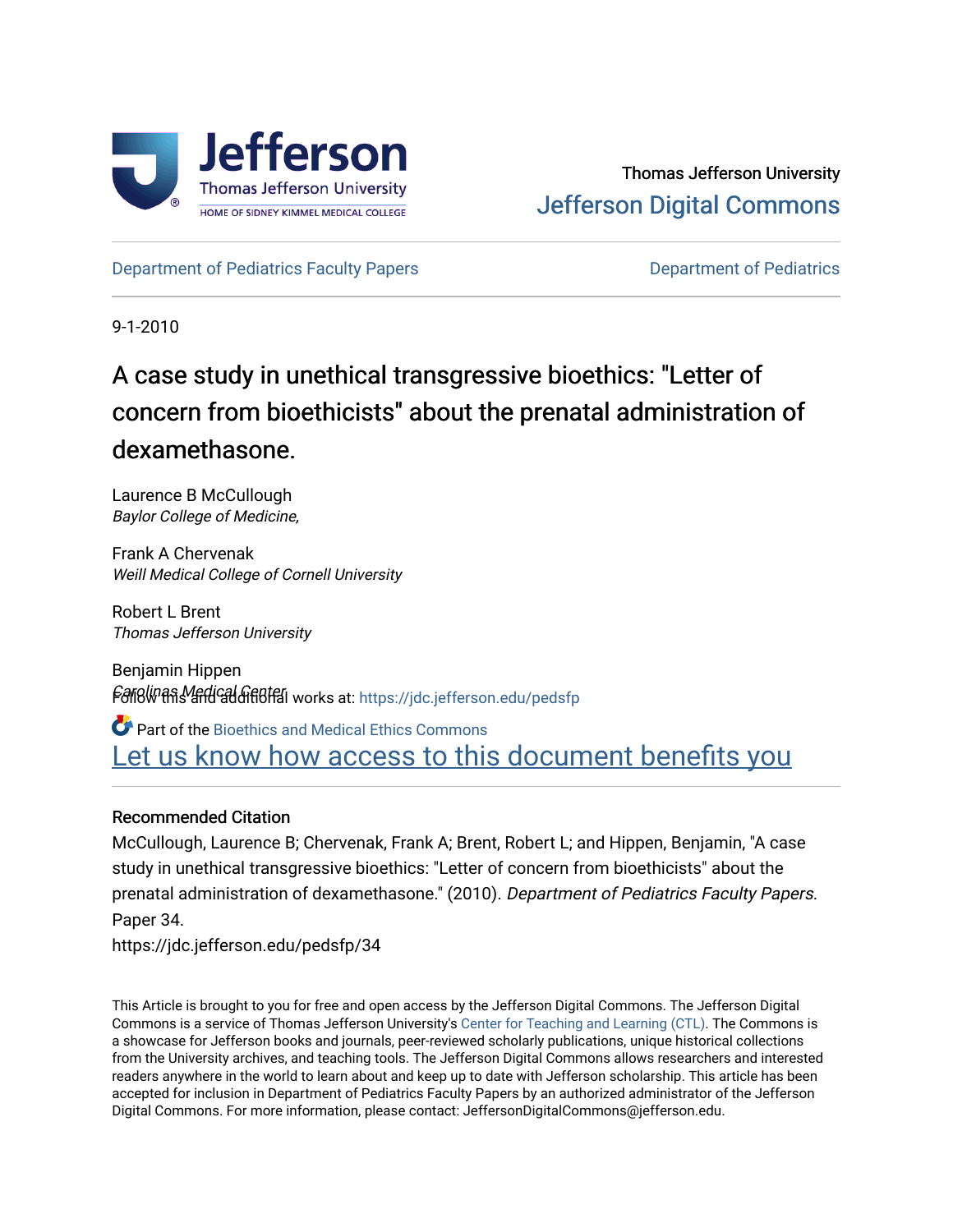#### **As submitted to**

## **The American Journal of Bioethics**

#### **And later published as:**

## **A Case Study in Unethical Transgressive Bioethics: "Letter of Concern from Bioethicists" About the Prenatal Administration of Dexamethasone**

## **Volume 10, Issue 9:35-45, 2010**

## **DOI: 10.1080/15265161.2010.499745**

Laurence B. McCullough, Baylor College of Medicine Frank A. Chervenak, Weill Medical College of Cornell University Robert L. Brent, Thomas Jefferson University and Alfred I. duPont Hospital for Children Benjamin Hippen, Metrolina Nephrology Associates, P.A., and the Carolinas Medical **Center** 

**Dr. New was provided by the authors with the opportunity to review a draft of this article for purposes of ensuring factual accuracy. Address correspondence to Laurence B.McCullough, Ph.D., Dalton Tomlin Chair inMedical Ethics and Health Policy, Center for Medical Ethics and Health Policy, Baylor College of Medicine, One Baylor Plaza, Houston, TX 77030- 3411, USA. E-mail: mccullou@bcm.edu** 

On February 3, 2010, a "Letter of Concern from Bioethicists," organized by fetaldex.org was sent to report suspected violations of the ethics of human subjects research in the off-label use of dexamethasone during pregnancy by Dr. Maria New. Copies of this letter were submitted to the FDA Office of Pediatric Therapeutics, the Department of Health and Human Services (DHHS) Office for Human Research Protections, and three universities where Dr. New has held or holds appointments. We provide a critical appraisal of the Letter of Concern and show that it makes false claims, misrepresents scientific publications and websites, fails to meet standards of evidence-based reasoning, makes undocumented claims, treats as settled matters what are, instead, ongoing controversies, offers "mere opinion" as a substitute for argument, and makes contradictory claims. The Letter of Concern is a case study in unethical transgressive bioethics. We call on fetaldex.org to withdraw the letter and for cosignatories to withdraw their approval of it.

**Keywords**: bioethics, fetal treatment, human subjects research, methodological integrity, off-label use of medications, public advocacy, transgressive bioethics

On February 3, 2010, a "Letter of Concern from Bioethicists" was sent to report suspected violations of the ethics of human subjects research in the off-label use (i.e., not for purposes approved by FDA) of dexamethasone (a glucocorticoid steroid) during pregnancy "for the purposes [sic] of preventing genital virilization associated with CAH[congenital adrenal hyperplasia] in 46,XX females," by Dr. Maria New, Professor of Pediatrics at Mount SinaiMedical Center in New York City (fetaldex.org 2010a; Appendix). The effort was organized by fetaldex.org, which continues to update this "action:" "We have organized a group of professional researchers in bioethics and allied fields to file formal letters of concern" (fetaldex.org 2010b). Copies of this letter were submitted to the U.S. Food and Drug Administration (FDA)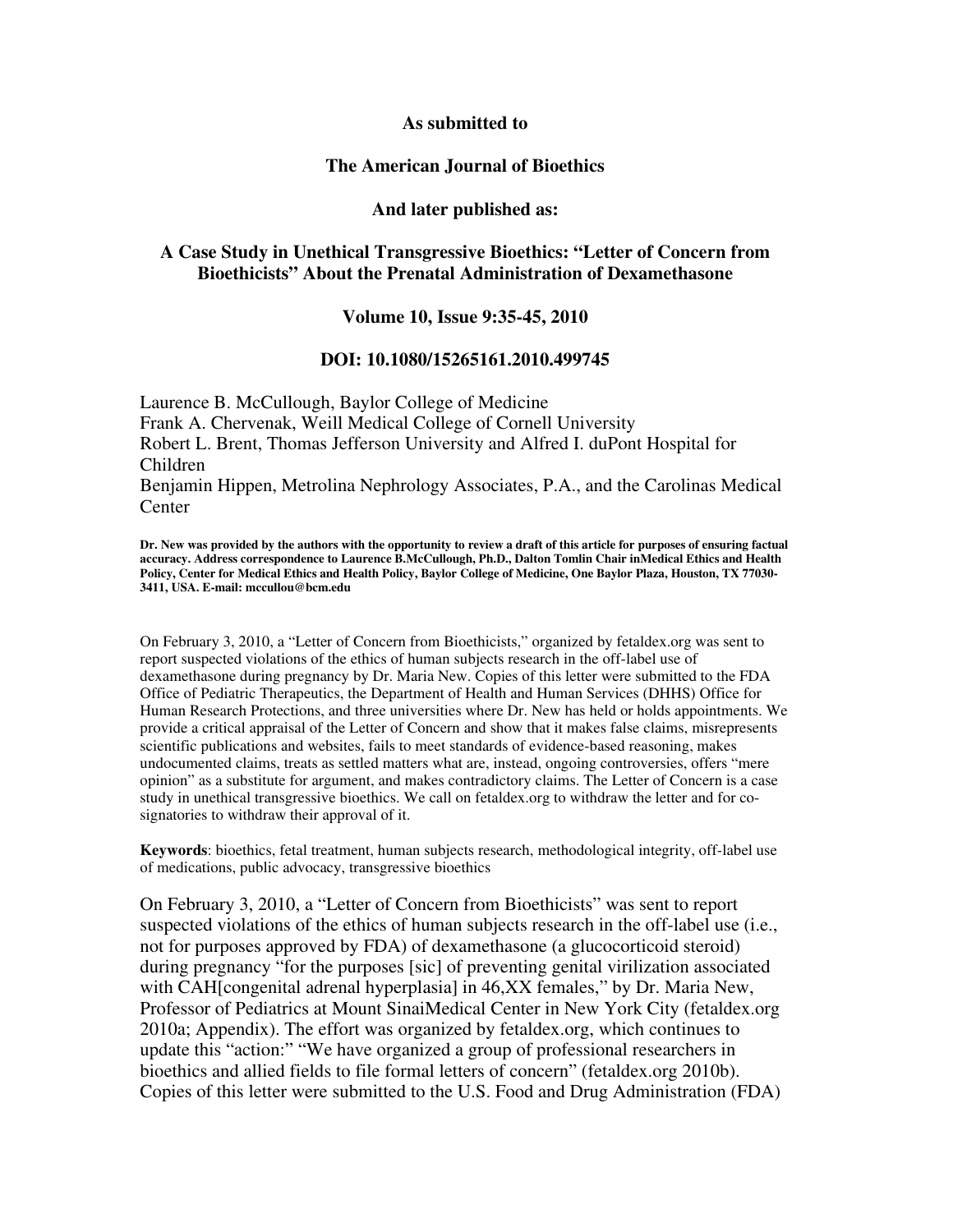Office of Pediatric Therapeutics, the U.S. Department of Health and Human Services (DHHS) Office for Human Research Protections, Mount Sinai Medical Center, Weill Medical College of Cornell University ("from which much of this treatment appears to have been administered, under Dr. New's guidance" when she served on Cornell's faculty), and Florida International University ("where Dr. New is Associate Dean for Clinical Research").

The stated purpose of fetaldex.org, which was founded in 2010, is the following:

This website seeks to raise awareness regarding the prenatal use of dexamethasone, a Class Csteroid, to attempt to prevent a female fetus from developing genitals that are more in-between a male and female type. (fetaldex.org 2010b)

Ellen Feder, Ph.D., of American University, appears as corresponding author, followed by 31 co-signatories and three "additional supporters of inquiry (offered to sign after letters had already gone in)."

The "Letter of Concern from Bioethicists" (hereinafter referred to as LoC) and the subsequent activities of fetaldex. org can usefully be characterized as an exampleof transgressive bioethics. Transgressive bioethics combines attention-getting tropes with traditional philosophical argument to challenge accepted clinical practice or research in a deliberately provocative fashion, to expose what is taken to be unethical practice and reform it. Transgressive bioethics can be understood as aiming to fulfill a traditional role of the humanities: to speak truth to power in a conspicuous fashion, to bring power to account. There is nothing intrinsically objectionable to transgressive bioethics, when it meets the intellectual and moral standards required to produce a public discourse of bioethics that is "reasonable" (Jonsen 1998, 353). The purpose of this paper is to show that the "Letter of Concern from Bioethicists" and the subsequent activities of fetaldex.org fail to meet these intellectual and moral standards, making this episode a case study in unethical transgressive bioethics.

## **DR. NEW'S RESEARCH**

The target of the LoC is the research of Dr. New. The first requirement of sound bioethics, including transgressive bioethics, is reproducing empirically verifiable facts completely and accurately (De Grazia and Beauchamp 2001). We therefore start with an account of Dr. New's research on prenatal use of dexamethasone to prevent virilization of the female fetus affected by congenital adrenal hyperplasia (CAH). CAH is a genetic hormonal disorder resulting in anatomic and physiologic masculinization of females.

Dr. New is one of the leading pediatric endocrinologists in the world, having made many contributions to our understanding and treatment of adrenal disorders. Many scholars have written about the most frequent adrenal disorder, i.e., CAH owing to 21-hydroxylase deficiency (21OHD). Indeed, the first anatomical description was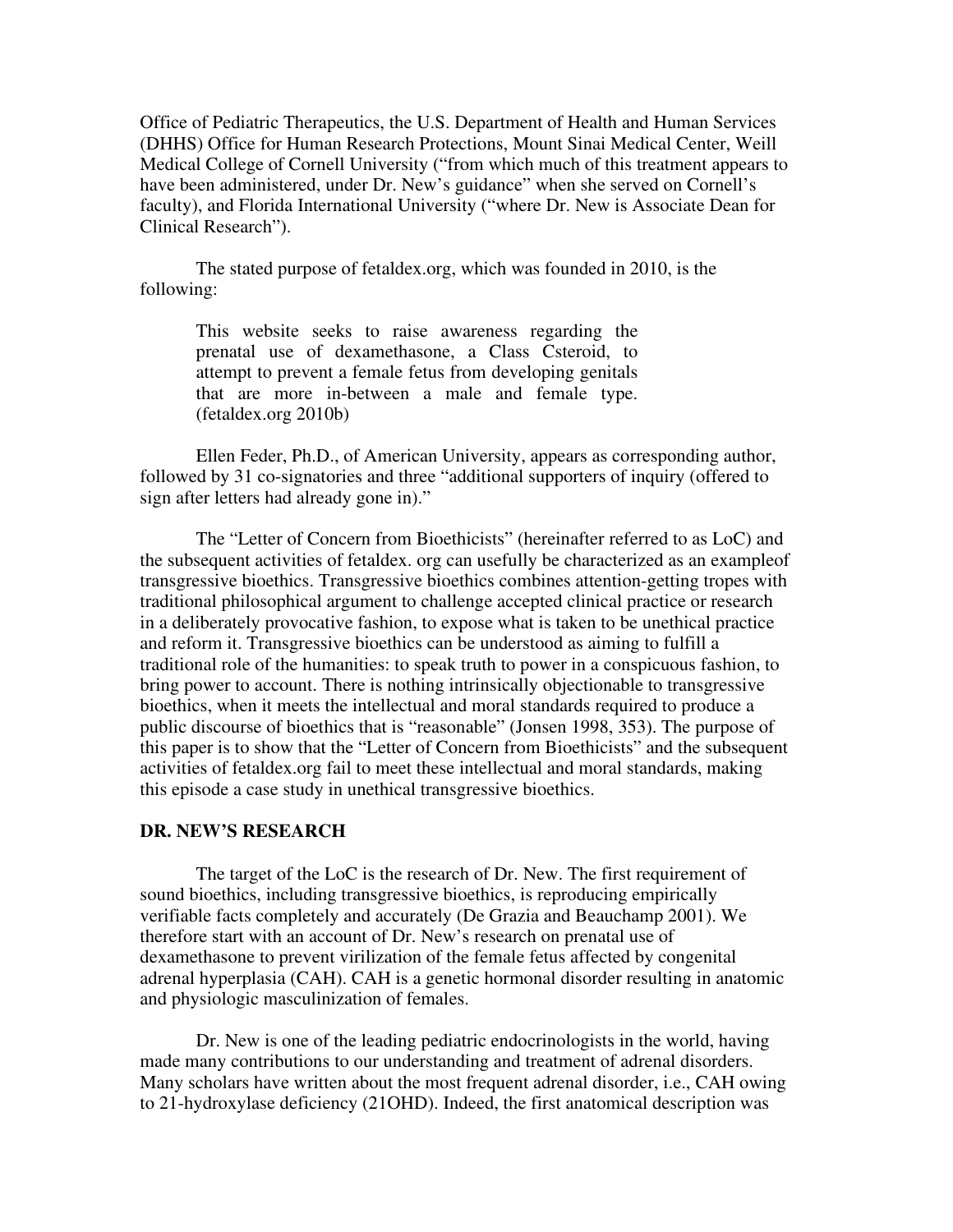reported De Chrecchio (1865) in Italy. Grunberger and Boschitsch (1981) reported the case histories of 22 adult female patients aged 15 to 27 years before any prenatal therapeutic program had been developed. All treatment was at that time postnatal. Because of genital masculinization and, in the majority of cases, despite some form of corrective genital surgery (mostly clitorectomy), 11 of the women could not engage in heterosexual intercourse. Menarche occurred spontaneously in only 10 cases. Because prenatal testing was not yet available, the diagnosis was made postpartum, at which time the treatment of choice was the administration of a corticosteroid. From the standpoint of ameliorating genital ambiguity (but one conspicuous effect of high levels of intrauterine androgen exposure), intervention at this stage is considerably less than efficacious.

With the advent of prenatal diagnosis of CAH through chorionic villus sampling or amniocentesis (depending on when the pregnant woman first presents for obstetric care) came the opportunity for earlier therapeutic intervention in pregnant women at high risk for carrying a child with CAH. The pioneer in prenatal treatment to prevent genital ambiguity was Maguelone Forest in Lyon, France, who reported the first prenatal treatment of CAH in 1987 (Forest, B´etuel, and David 1987). In 1986 Dr. New utilized Dr. Forest's protocol to initiate prenatal diagnosis and treatment in the United States (New 1990; Karaviti et al. 1992). Many other countries have now begun a program of prenatal diagnosis and treatment of CAH to prevent genital ambiguity. The protocol is as follows.

An obstetrician who performs chorionic villus sampling or amniocentesis requests prenatal diagnosis by sending a sample of tissue to Dr. New. The pregnant woman's obstetrician makes a referral to Dr. New for the purpose of tissue analysis for 21OHD. DNA is sent to Dr. New's laboratory for analysis. She often requires DNA from the father as well, unless it was obtained from a previous pregnancy consultation.

The pregnant woman has requested prenatal diagnosis and treatment because she has a member of her family who is affected with 21OHD and therefore the fetus is at risk. Prenatal treatment with dexamethasone for 21OHD must be initiated before the 9th week of gestation to be effective, because sexual differentiation of genitalia typically occurs between the 9th and 13th week of gestation and chorionic villus sampling or amniocentesis cannot safely be performed prior to this milestone. Once the presence of normal 21OHD is identified and/or the fetus is identified as male, dexamethasone therapy is discontinued. Male fetuses and unaffected female fetuses do not require prenatal treatment, but neither the referring physician nor Dr. New knows this until the genetic diagnosis is made. Therefore, treatment is initiated by the referring obstetrician blind until the status of the fetus is determined (male or female, affected or unaffected).

DNA diagnosis takes about 2–3 weeks, depending on whether the cells grow well enough. The dose of dexamethasone is  $20 \mu$ g per kilogram per day in three divided doses, based on prepregnancy weight, with a maximum dose of 1.5 mg of dexamethasone per day. When the genetic information becomes available, Dr. New's office immediately calls the referring obstetrician to report whether the fetus is a male or unaffected female and advises the doctor to stop the treatment. If it is a female that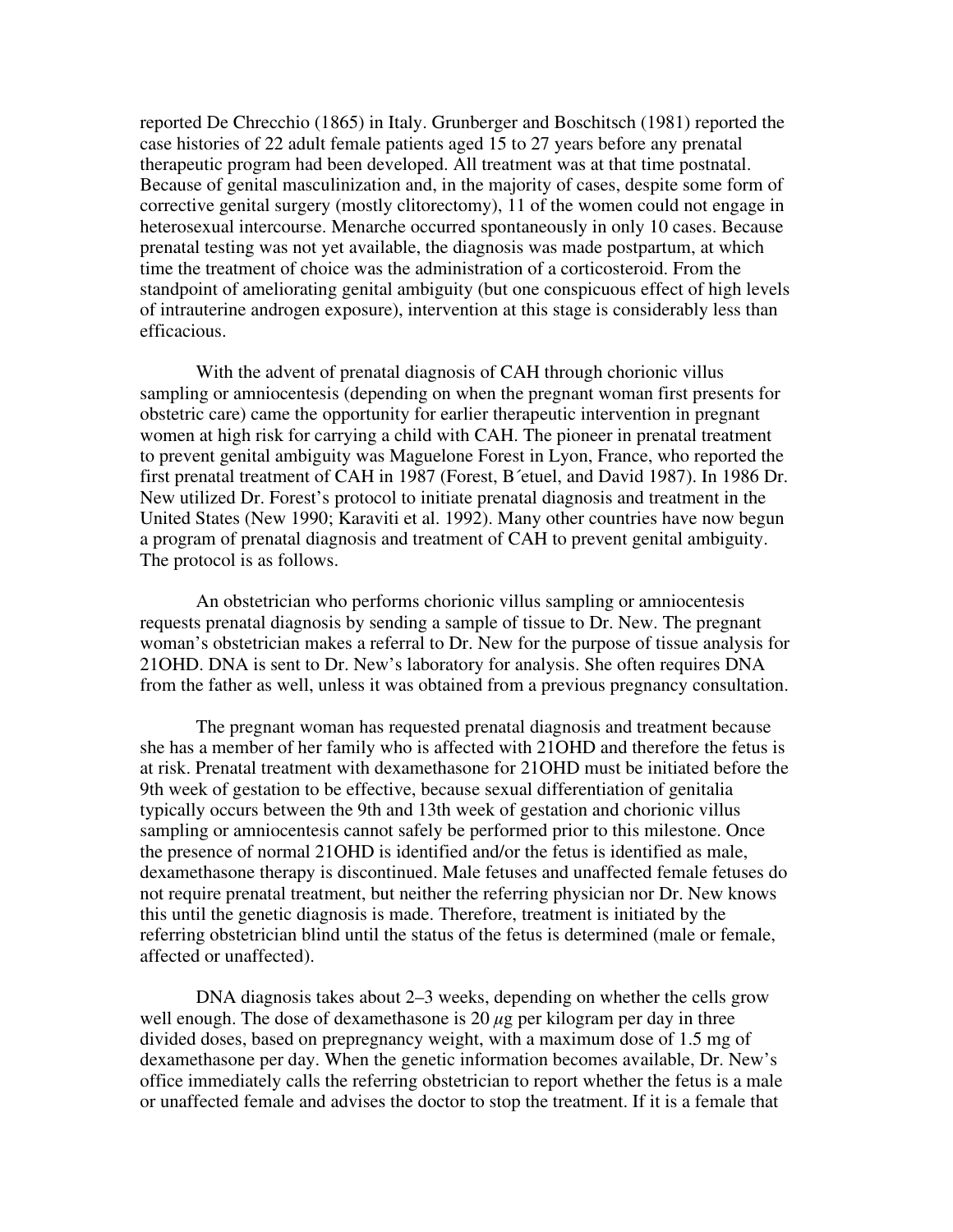is affected genetically, the woman is administered dexamethasone until term. Dr. New asks for a postnatal follow-up to be sure that the prenatal diagnosis is correct. Followup data are gathered by Dr. New under an institutional review board (IRB)-approved protocol with informed consent for data collection, analysis, and reporting (Trautman et al. 1995; New et al. 2001).

The short-term outcome of preventing genital ambiguity in the affected female is 100% effective, providing that the pregnant woman is compliant and the dexamethasone is administered properly. The referring obstetrician obtains consent and writes the prescription for dexamethasone. Frequently, Dr. New must provide advice as to the dose and the duration. It is of note that Dr New herself has written the prescription for dexamethasone for only one patient: a pregnant woman who is herself a patient with a severe form of CAH who became pregnant with a female fetus who was also affected with a severe form of CAH (personal communication with Dr. New).

Dexamethasone is administered at a very low dose (20 *µ*g/kg/day of prepregnancy weight in 3 divided doses). At this low dose, dexamethasone does not have teratogenic potential, and furthermore, because the therapy does not begin until just before the ninth week of gestation, organogenesis of the major organs has been completed, so on both counts a risk for induced birth defects is not present.

To date more than 800 fetuses have been diagnosed by genetic analysis of fetal tissue worldwide, so that in many countries, including the United States, prenatal diagnosis and treatment has become the standard of medical care. It should also be pointed out that the regulatory agencies in some countries have approved this protocol. This status of prenatal use of dexamethasone as standard of care is reflected in the major obstetrics textbooks. *Danforth's Obstetrics* is illustrative:

> Approximately 90% of patients with CAH during pregnancy have a partial or complete deficiency of the 21-hydroxylase enzyme. The resultant decrease in cortisol production leads to increased ACTH stimulation, which then results in both increased production of androgenic cortisol precursors . . . and decreased production of aldosterone. Because these androgenic steroids readily cross the placenta, pregnancies complicated by significant maternal 21-hydroxylase deficiency are at increased risk for fetal virilization. Such virilization is most apparent in female infants, although male infants also may have somewhat enlarged external genitalia. The risk of fetal virilization is reduced if pregnant patients with CAH receive adequate basal glucocorticoid replacement together with additional glucocorticoid in times of stress. Mineralocorticoid replacement should be continued as well. (Krakow 2008)

# **DR. NEW HAS "LONG PRESCRIBED" PRENATAL EXAMETHASONE:A FALSE CLAIM**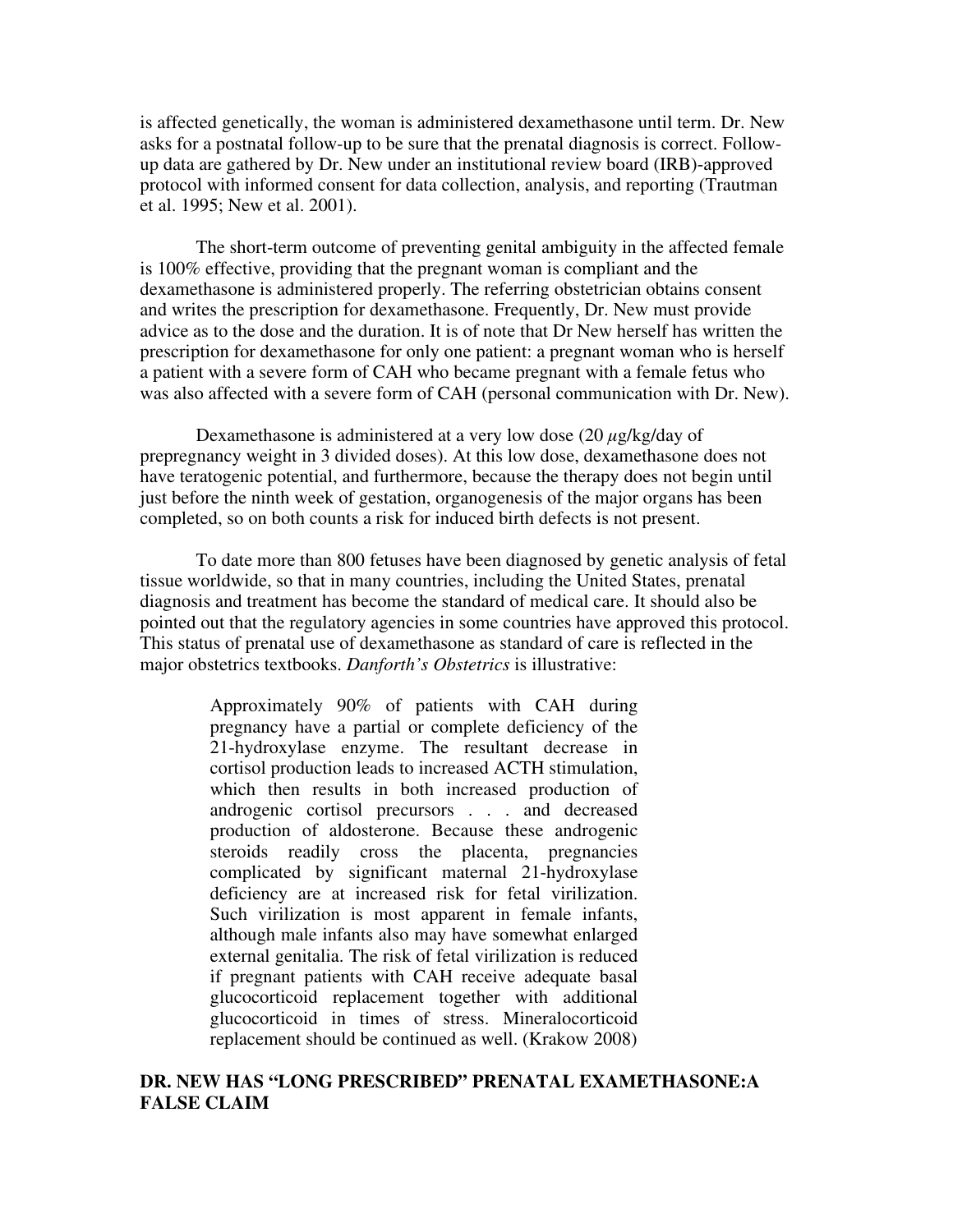The LoC states in its second paragraph:

It is our understanding that Dr. New has long prescribed dexamethasone for purposes of preventing genital virilization associated with CAH in 46,XX females.

Dr. New has prescribed dexamethasone prenatally in *only one case*, as we documented earlier. This central factual claim of the LoC is therefore false. That it could be advanced reflects the failure to undertake the research required to document this claim. Had such research been undertaken, the claim could not have been truthfully made. Making false claims as a consequence of the failure to meet the standard of reproducing empirically verifiable facts completely and accurately (De Grazia and Beauchamp 2001) is intellectually irresponsible and therefore unethical transgressive bioethics. By itself, this false claim discredits the LoC. However, there are multiple additional flaws in it that betray its systematically unethical nature. We address each in turn.

# **PRENATAL ADMINISTRATION FOR DEXAMETHASONE IS COSMETIC: FALSE REPRESENTATION OF THE POSITION OF A SCIENTIST**

The second paragraph of LoC states:

Genital virilization is a cosmetic issue, one that has been recognized within Dr. New's field as independent of the genuine medical concerns—often serious and lifethreatening in some forms of CAH—unaddressed by prenatal dexamethasone treatment. That is to say, prenatal treatment with dexamethasone is intended to avoid a cosmetic issue associated with CAH, rather than to treat the medical issues that should be the primary concern of physicians. (emphasis original)

No argument is made to support the clinical ethical judgment that genital virilization of females is a "cosmetic issue." Instead, reference is made to a paper by Walter Miller (1999), a pediatric endocrinologist.

Miller reports the complications of virilization as "persistence of a urogenital sinus, labioscrotal fusion and clitoromegaly, which are surgically correctable. This fetal hyperandrogenism may alsomasculinize the brains of affected females" (Miller 1999, 537). The LoC mentions only one of these complications, clitoromegaly, without explanation.

Miller reports on the use of prenatal dexamethasone, "There is now sufficient clinical experience so that present dexamethasone protocols result in little or no masculinization of the female genitalia" (Miller 1999, 537), and cites work by Dr. New in support. Miller goes on to make the case that prenatal use of amethasone is "experimental." He points out that unaffected fetuses "will receive at least 6 weeks of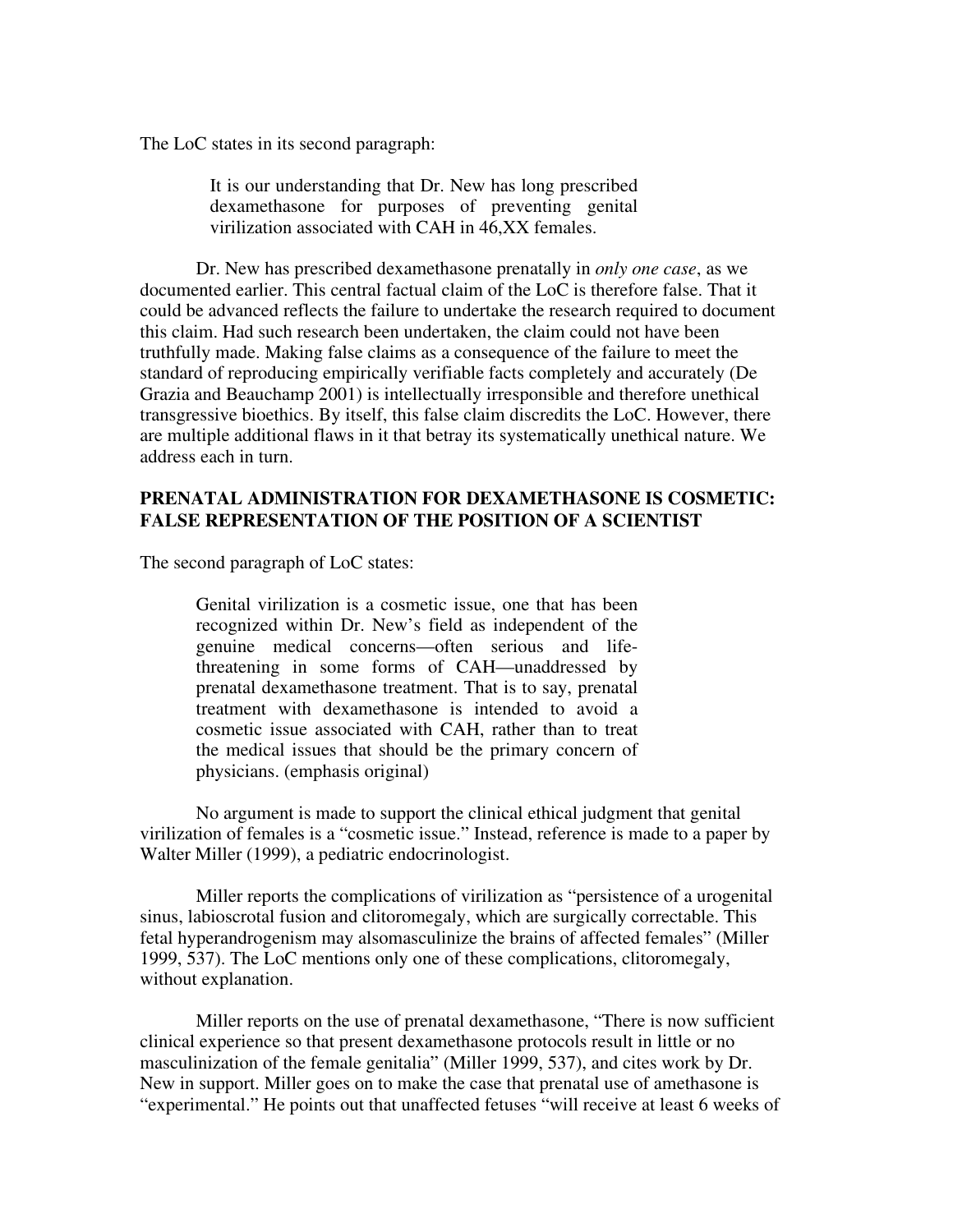dexamethasone treatment before a diagnosis is made" (Miller 1999, 537); that "only 1 in 8 pregnancies to a couple with a previously affected child has a theoretical chance to be helped by prenatal therapy" (Miller 1999, 538); that the dosages exceed normal fetal glucocorticoid levels by a factor of 10; that the mechanism by which virilization may be altered is not well understood; and that "the teratogenic effect of dexamethasone has not been evaluated definitively" (Miller 1999, 538).Miller emphasizes the point that the long-term risks are not well understood as "most difficult" (Miller 1999, 538). He concludes:

The genitalia of virilized females can be repaired surgically but adrenogenization of the brain is irreversible; hence, prenatal dexamethasone treatment may offer unique advantages. However, the ethics of needlessly subjecting 7 of 8 fetuses to an experimental therapy with unknown long-term consequences remain unresolved because the long-term safety and outcome have not been established. Therefore, prenatal treatment of CAH remains experimental. (Miller 199, 538)

Miller goes on to call for the administration of prenatal dexamethasone under protocols limited to "large centers that receive a large enough number of patients to yield meaningful research results" (Miller 1999, 538–539). Miller also sets out the domains of information that should be included in the informed consent process for such research.

Nowhere in his article does Miller use the word "cosmetic" or any of its cognates. The reference to the Miller paper in the LoC to support its claim that prenatal administration of dexamethasone is cosmetic is erroneous because it is inconsistent with the plain language of the Miller paper. Miller, as just quoted, characterizes virilized genitalia as surgically reparable but makes no mention that this is a cosmetic procedure. Instead, he treats such surgery as a medical issue "that should be of the primary concern of physicians," to use the language of the LoC. Worse, Miller directly supports the *opposite* view when he acknowledges that virilization of the brain is an "irreversible" complication and thus of clinical significance. In summary, the LoC falsely represents Miller's paper as stating that prenatal administration of dexamethasone is merely cosmetic.

# **SUBSEQUENT ADMISSION THAT PRENATAL ADMINISTRATION OF DEXAMETHASONE IS NOT COSMETIC**

Hilde Lindemann, Ph.D., of Michigan State University, joined Drs. Feder and Dreger in a posting on the bioethics blog site of The Hastings Center, reiterating the claims advanced in the LoC (Lindemann, Feder, and Dreger 2010a). One response was from an interdisciplinary group from Harvard Medical School (Diamond et al. 2010). David Diamondand colleagues pointed out that virilization of females with CAH in its severe forms includes a persistent urogenital sinus, an anomaly in which the urethra and vagina form a single channel. They write: "Even without doing surgery on the enlarged clitoris, surgical reconstruction to separate the urinary and reproductive tracts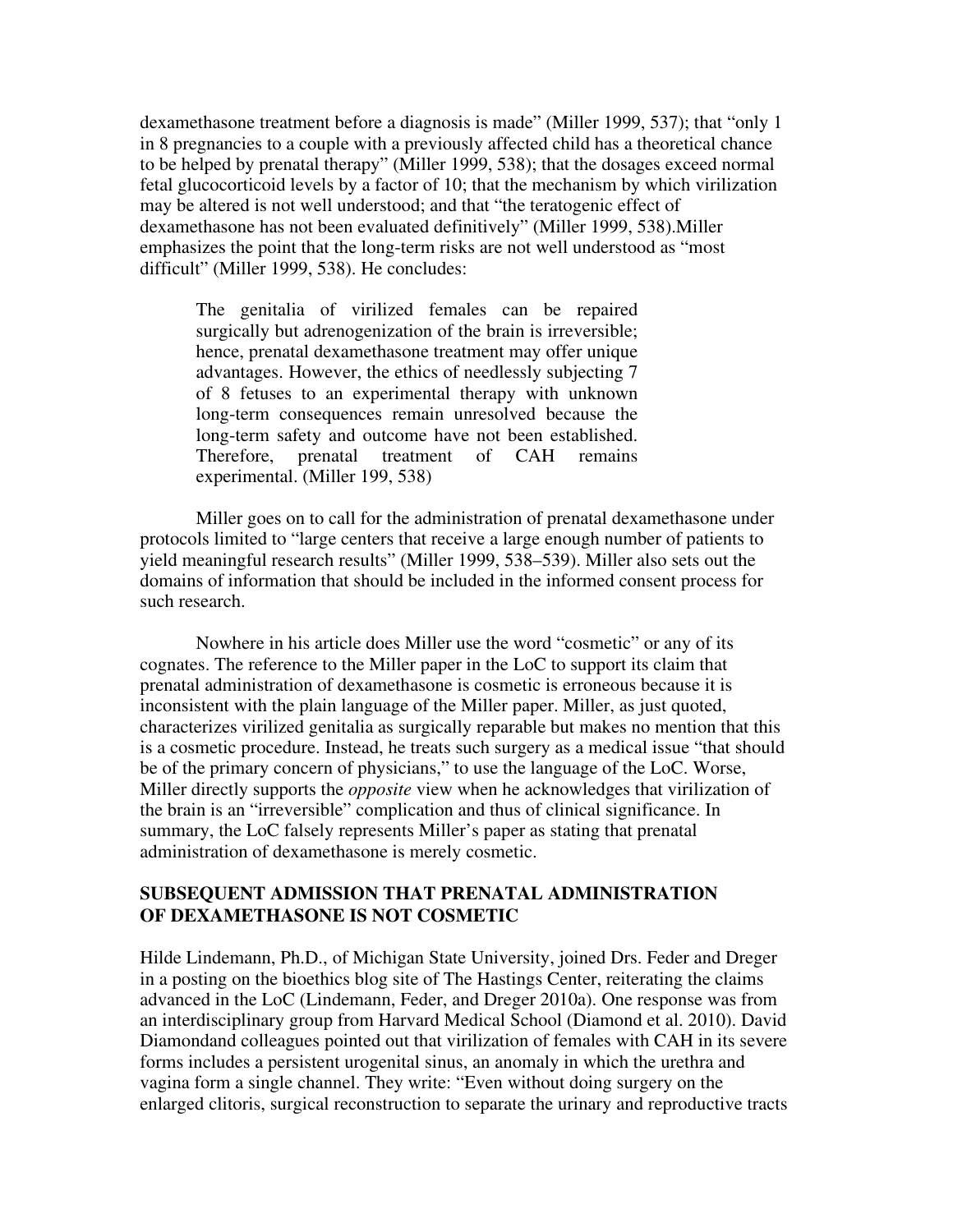in childhood is necessary to prevent urinary incontinence and infections leading to renal damage as well as to allow normal urination and future sexual function" (Diamond et al. 2010). Diamond and colleagues also point out that Miller underestimates the complications of neonatal surgery to correct this problem. Prevention of this anatomic anomaly, they correctly add, is not cosmetic.

Drs. Lindemann, Feder, and Dreger responded as follows:

The reason we did not pay enough attention to this point is explained by our focus on New's work on prenatal dex[amethsasone], which appears after much review to stand out as atypical. In her promotion of prenatal dex to "at risk" women, New emphasizes the prevention of ambiguous genitalia as the most important aim of intervention. This has implied that ambiguous genitalia represent some kind ofmedical problem in and of themselves.

Obviously it would be good if medically necessary interventions (for example, surgery to correct a severe urogenital sinus) could be made unnecessary through prevention, as some interventions for neural tube defects have been prevented through increasing fertile women's intake of folic acid. That said, we remain extremely concerned about the way that prenatal dex is being promoted and administered, and we do not see the potential for a postnatal urogenital sinus as a license to do what has been done. (Lindemann, Feder, and Dreger 2010b)

This response amounts to an admission that the attenuation of virilization with dexamethasone prevents more than just clitoromegaly; it also prevents clinically significant anatomic anomalies and therefore prevents "medically necessary interventions," not just cosmetic procedures. As a result, they contradict and thus nullify one of the central claims in the LoC, that prenatal administration of dexamethasone for affected female fetuses is merely cosmetic.

# **MISREPRESENTATION OF CARES FOUNDATION WEBSITE**

The LoC cites a CARES (Congenital Adrenal Hyperplasia Research Education & Support) Foundation document twice. The website is described as "online promotion of the treatment of dexamethasone administered by Dr.New's clinic."

The CARES Foundation was incorporated in 2001 as a 501(3)(c) nonprofit organization (CARES Foundation 2009). It is not associated with Dr. New's clinic, as the LoC implies in its ambiguous wording. This website is also cited in the LoC to support its claim that Dr. New has recruited pregnant women "without the benefit of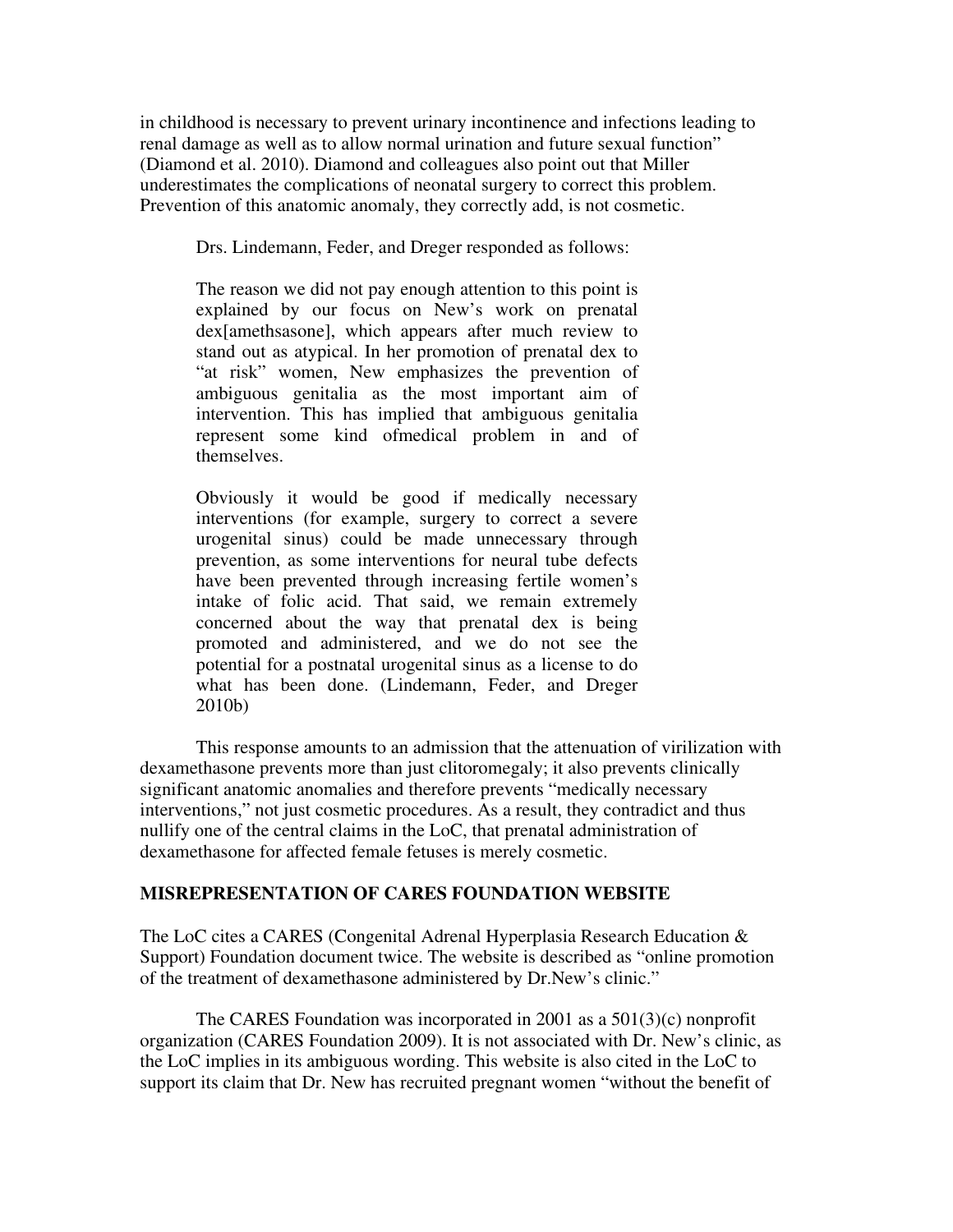IRB oversight." The website makes no such claim. The CARES website is thus misrepresented twice.

# **PRENATAL ADMINISTRATION OF DEXAMETHASONE HAS SIGNIFICANT IATROGENIC RISK: FAILURE TO MEET THE STANDARDS OF EVIDENCE-BASED REASONING**

The LoC makes two related claims about the risk of prenatal administration of dexamethasone. The LoC concludes its second paragraph with: "Furthermore, use of prenatal dexamethasone has been demonstrated to bear significant iatrogenic risk." The LoC concludes its fifth paragraph with: "contrary to the apparent claims aimed at prospective patients, dexamethasone treatment cannot responsibly be characterized as benign."

Claims about the clinical benefits and risks of any clinical intervention should be evidence based. Bioethics is held to this exacting intellectual standard no less than clinical practice and research (Sulmasy and Sugarman 2001). The accepted standard for establishing unacceptable risk of a clinical intervention is a systematic review of the literature. No such review is described in the LoC. Instead, five papers are cited and no search strategy is described, in a letter being sent to federal agencies committed to evidence-based advancement of biomedical science and clinical practice. The LoC has an intellectual obligation to rebut Dr. New's work by appealing to an evidencebased analysis of her work in the context of the results of a systematic review. That theLoC fails to meet the fundamental standard of evidence-based reasoning is a fundamental error.

The LoC asserts that perinatal treatment with dexamethasone puts fetuses at risk for neurotoxicity. The LoC references a study performed on 8 rhesusmonkeys (3 of which were given placebo) thatwere administered dexamethasone in doses of 5 mg/kg (Uno et al. 1994). For reference, the typical dose given to pregnant (human) women was 20 *µ*g/kg. The LoC provides no justification for its extrapolation from the results of a study of 5 rhesus monkeys that were administered a single, 200-fold higher dose of dexamethasone than that administered to human female fetuses affected by CAH.

In support of its claim about "significant iatrogenic risk" the LoC cites a 2000 NIH Consensus Development Conference Statement (National Institutes of Health Consensus Development Panel 2001). The LoC neglects to mention that this is a statement on the use of antenatal steroids to promote fetal maturation, a clinical entity very dissimilar fromCAH. The NIH statement does not address prenatal administration of dexamethasone to prevent the clinical complications of CAH. Prenatal use of steroids to promote fetal maturity occurs later in gestation and at a much higher dose. This fundamental clinical disanalogy to prenatal use of dexamethasone for prevention of virilization is not acknowledged, much less addressed in the LoC.

Even if the NIH statement were clinically relevant, the statement does not support the claim of the LoC. This is because the LoC omits the conclusion of this statement, which reads: "The collective international data continue to *support*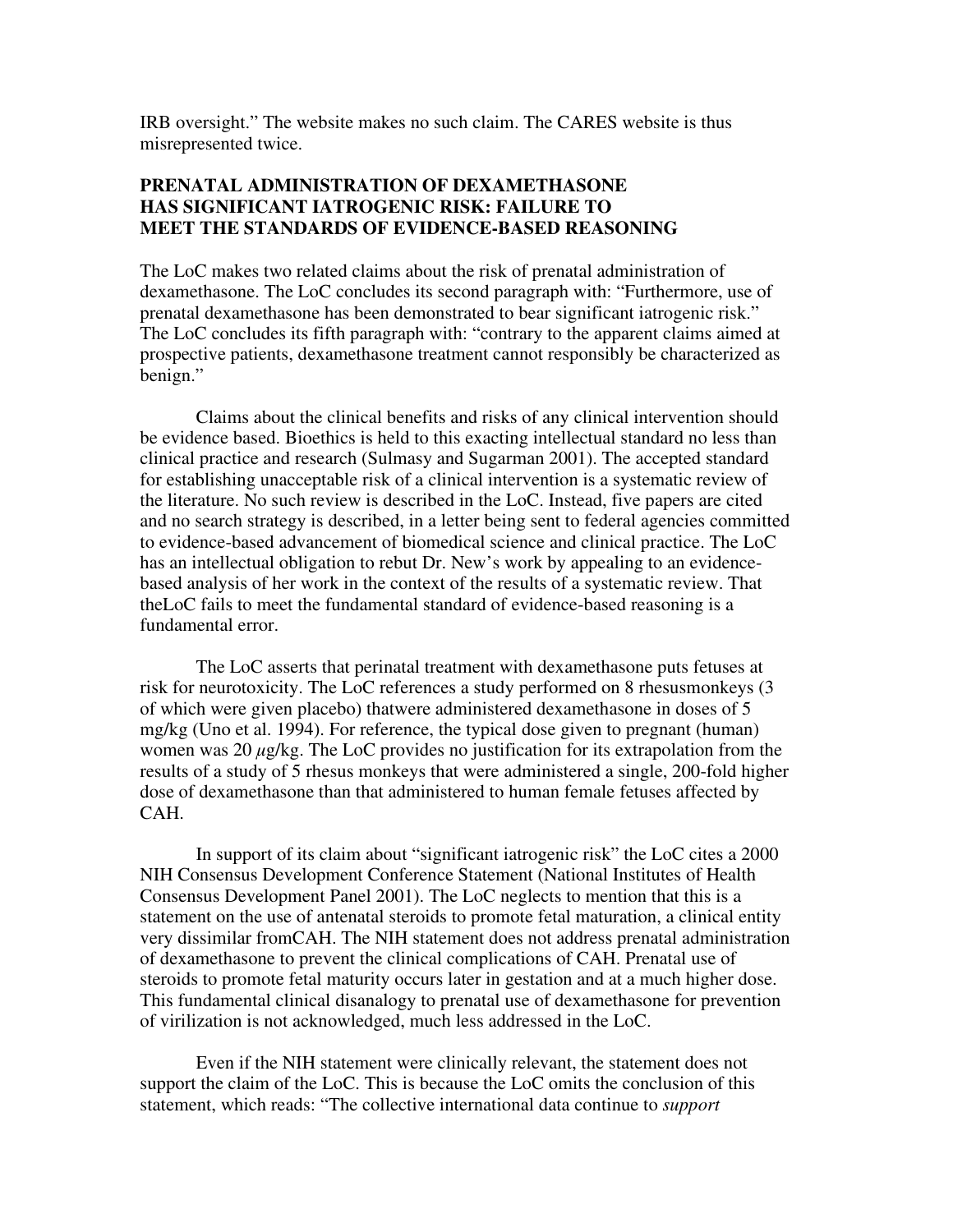*unequivocally* the use and efficacy of a single course of antenatal corticosteroids using the dosage and interval of administration specified in the 1994 Consensus Development Conference report" (National Institutes of Health Consensus Development Panel 2001, 144, emphasis added).

The fetaldex.org website refers to a summary ("Cognitive functions" 2009) that appeared in *Growth, Genetics, and Hormones* about a study to "show that this prenatal dex treatment may result in detrimental changes to the brains of children given the drug in the womb." The "About the Journal" webpage for this publication (http://www.gghjournal.com/atAGlance.cfm, accessed April 22, 2010) does not describe this journal as peer reviewed. It is not listed in the Web of Knowledge journal citation reports and therefore has no impact factor. The fetaldex. org Web site does not report any of this information and does not report that it relies on a summary of an article cited in the LoC (Hirvikoski et al. 2007).

The fetaldex.org website does not portray the summary accurately. It states that there was no statistically significant difference reported for such cognitive functions as verbal comprehension and IQ but that there were statistically significant differences for memory function. The accompanying "Editor's Comment" to this study suggests several more problems: "the sample size is small limiting statistical power; the assessment of school performance was self-reported and based on a measure of limited utility in detecting subtle learning problems; the generalizability of the findings are limited to children younger than 18 years, i.e., the pattern of neurocognitive effects may depend on chronologic age" (Sandberg 2009). Furthermore, in the study in question, the control-group children in the study were CAH-unaffected. That is, this study did not actually have a control arm of patients not altered by dexamethasone therapy, so that the null hypothesis of the study fails to be invalidated by virtue of a key methodological flaw of the study. These crucial methodological limitations are left unmentioned on the fetaldex.org website and in the LoC.

The LoC also cites a study (French et al. 2004) to support its claim that that prenatal administration of dexamethasone "results in detrimental changes to the brains of children." The population studied was children whose mothers had been administered steroids for preterm births, not CAH-affected females. As in the case of its reference to the NIH Consensus Panel, analyzed earlier in this article, the LoC does not report this difference in populations, with the same disabling problems for the LoC. Worse, the paper reports a protective effect of fetal dexamethasone against cerebral palsy and an association with hyperactivity in children treated. These mixed results are not reported in the LoC and do not support its unequivocal claim about brain changes.

Finally, the usual evidence-based approach to judging the efficacy of an intervention in a population is based on the number needed to treat (NNT) and the number needed to harm (NNH). The NNT for prenatal dexamethasone administration is 8 (the number of fetuses exposed before genetic analysis is completed and one affected fetus is identified). Contrast this to the NNT for childhood influenza vaccination to prevent one hospitalization per year: between 1031 and 3050 for children 6–23 months and between 4255 and 6897 for children 24–59 months of age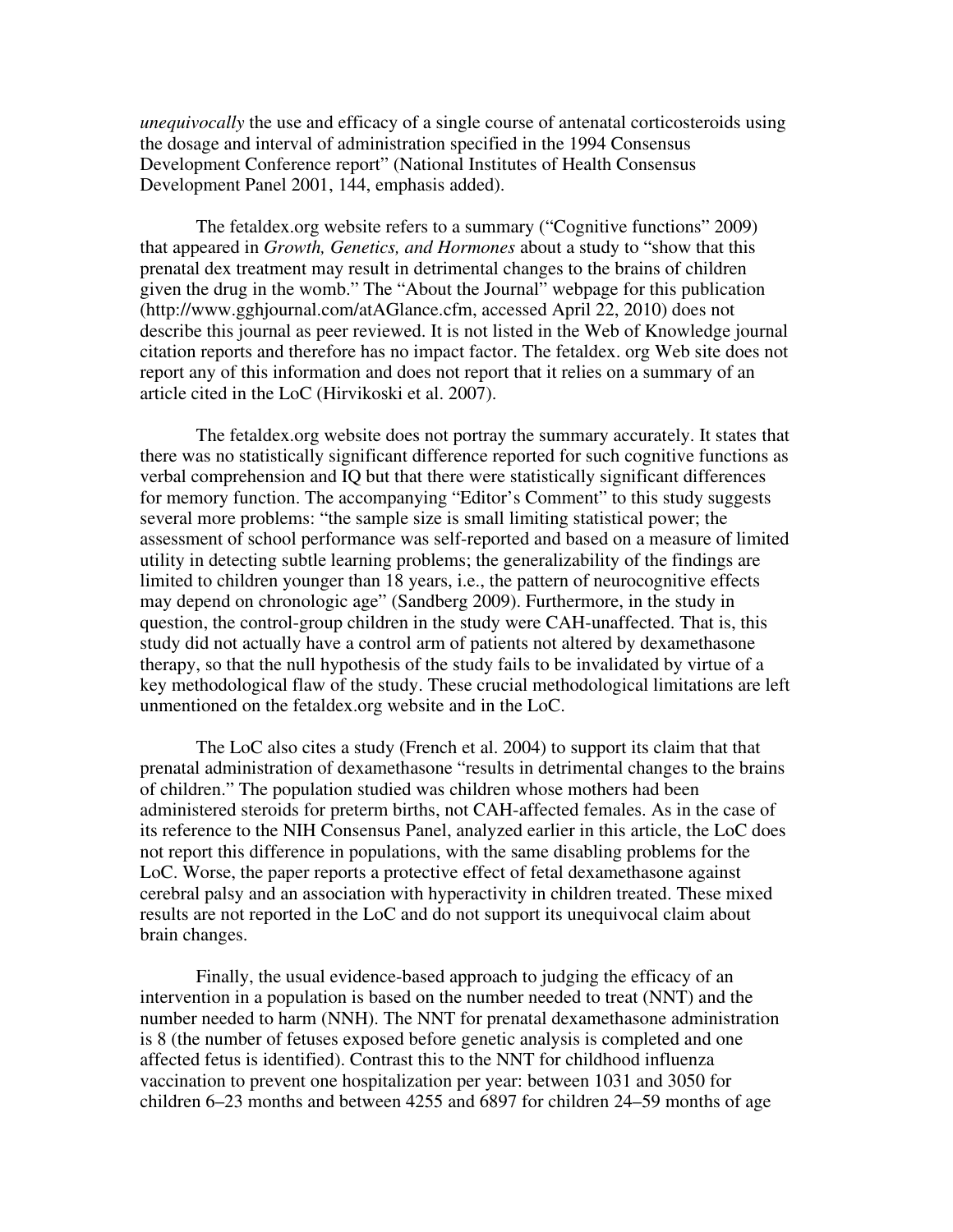(Lewis et al. 2007). The NNH for prenatal dexamethasone would have to be calculated on the basis of a systematic review of the literature that described statistically significant differences in harms between CAH-affected children who were prenatally treated with dexamethasone and CAH-affected children who were not. The peerreviewed papers cited in support of the LoC's claim about "significant iatrogenic risk" are either human studies without the required control group or animal studies. Therefore, the NNH for prenatal dexamethasone for affected female fetuses cannot be calculated on the basis of the references in the LoC. The claim of the LoC that "prenatal dexamethasone has been demonstrated to bear significant iatrogenic risk" lacks empirical foundation and therefore violates the standards of evidence-based reasoning.

Were the authors of the LoC more charitably attuned to the substance of Dr. New's research, they would have found a number of studies over the years that examined, in great detail, concerns regarding neurotoxicity and all manner of other forms of potential teratogenicity. It turns out that Dr. New has pondered and studied the concerns regarding antenatal neurotoxicity in humans in publications going back to 1995 (Trautman et al. 1995) and she continues to study the hypothesis today. In one 2004 study (Meyer-Bahlberg et al. 2004), New and colleagues examined 174 children, newborn to age 12 years, who were exposed to dexamethasone perinatally, of which 48 had CAH. These children were compared to 313 unexposed children, including 195 with CAH. New and colleagues used four different developmental questionnaires chosen for age-appropriateness and found that exposure to dexamethasone demonstrated no statistically significant correlations between dexamethsone administration and developmental delay on any measure, in any of the groups. Dr. New has also authored studies demonstrating that dexamethasone-treated fetuses had no difference in birth weight, length, and head circumference and that the risk of fetal loss was not higher than the general population (New et al. 2001). Given the low prevalence of CAH, this is likely to be among the largest study populations ever available for this disease.

By contrast, the PREDEX study relied upon by the LoC has been enrolling patients prospectively in several European countries since 1999, and had only reported enrolling 14 patients through 2004 (Lajic 2004). The lead investigator for PREDEX, Dr. Svetlana Lajic, has published several studies on the neurocognitive effects of perinatal administration of dexamethasone over several years (Lajic 2004; Hirvikoski 2007; 2008). One study (Hirvikoski 2007) reported lower rates of verbal working memory and higher rates of social anxiety in CAH-unaffected patients treated with dexamethasone ( $n = 26$ ), though this same index was measured and not identified as statistically significant by New and colleagues  $(n = 174)$ . In a follow-up study, Hirvikoski and colleagues report that their previous findings were not able to be reproduced, and may have been the result of a Type I error due to small sample size (Hirvikoski, 2008), lending credence to the results of studying a larger sample size such as reported by New and colleagues. Regardless, the data cited by the authors of the LoC do not support the LoC's claim that "dexamethasone treatment cannot responsibly be characterized as benign." Indeed, the preponderance of evidence suggests that the therapy is benign.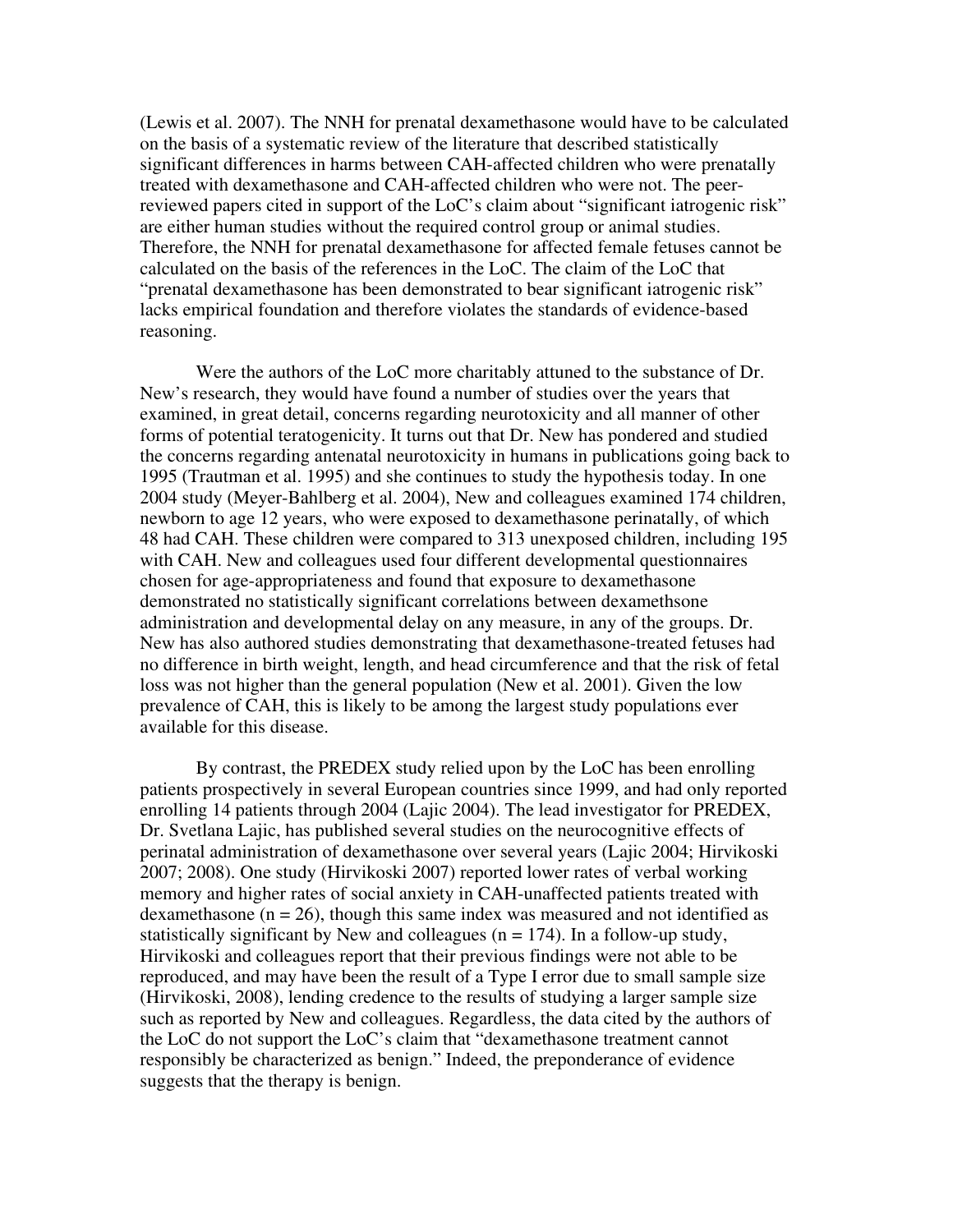It is a perennial challenge to study the long-term effects of a therapy for a condition that has a low incidence and prevalence, particularly when the effects being studied (neurocognitive behaviors) are affected by a vast array of factors. It is therefore all the more impressive that a dispassionate review of the empirical literature on the subject finds that Dr. New's work represents the most methodologically sound and statistically convincing evidence that significant adverse neurocognitive outcomes attributable to perinatal dexamethasone therapy have yet to be convincingly reported. Assertions to the contrary have no basis in the empirical literature on the subject.

# **OFF-LABEL ADMINISTRATION OF DEXAMETHASONE IS RESEARCH THAT SHOULD BE CONDUCTED ONLY WITH IRB OVERSIGHT: AN APPEAL TO A NONEXISTENT ETHICAL STANDARD**

The third paragraph of the LoC states:

Off-label use of prescription medication is a long-time practice of medicine that has not been understood to constitute research requiring IRB oversight. We do not take issue here with the practice of off-label prescribing in general. We are concerned instead with a particular instance of what appears to constitute a de facto clinical trial involving many hundreds of patients now among the targeted "subjects" of long-term research. In clear violation of established bioethical protocols, these pregnant women appear to have been recruited (and perhaps are still being recruited) without the benefit of IRB oversight.

The last sentence has a reference to the CARES website about Dr. New's research, which we addressed earlier.

Two claims are made in this paragraph of the LoC. The first is that off-label use of prenatal dexamethasone "appears to constitute a de facto clinical trial." The second is that Dr. New is conducting follow-up studies of the long-term outcomes of prenatal dexamethasone without IRB approval. The latter claim is demonstrably false, as is clear from the plain language in Dr. New's 2001 report on the follow-up, which states: "The study was approved by our institution's review board for human rights in research. Informed consent was obtained from mothers" (New et al. 2001, 5654; see also Trautman et al. 1995, which is cited in the LoC).

The claim that prenatal use of dexamethasone is a "defacto clinical trial" is neither clarified nor justified by the LoC. Assertion made without supporting argument, as Plato had Socrates teach us long ago, constitutes "mere opinion." "Mere opinions" are not valid argument forms, because they are conclusions in search of premises.

To determine whether supporting premises might be available, we performed a literature search in PUBMED using "off label use AND ethics" that yielded 68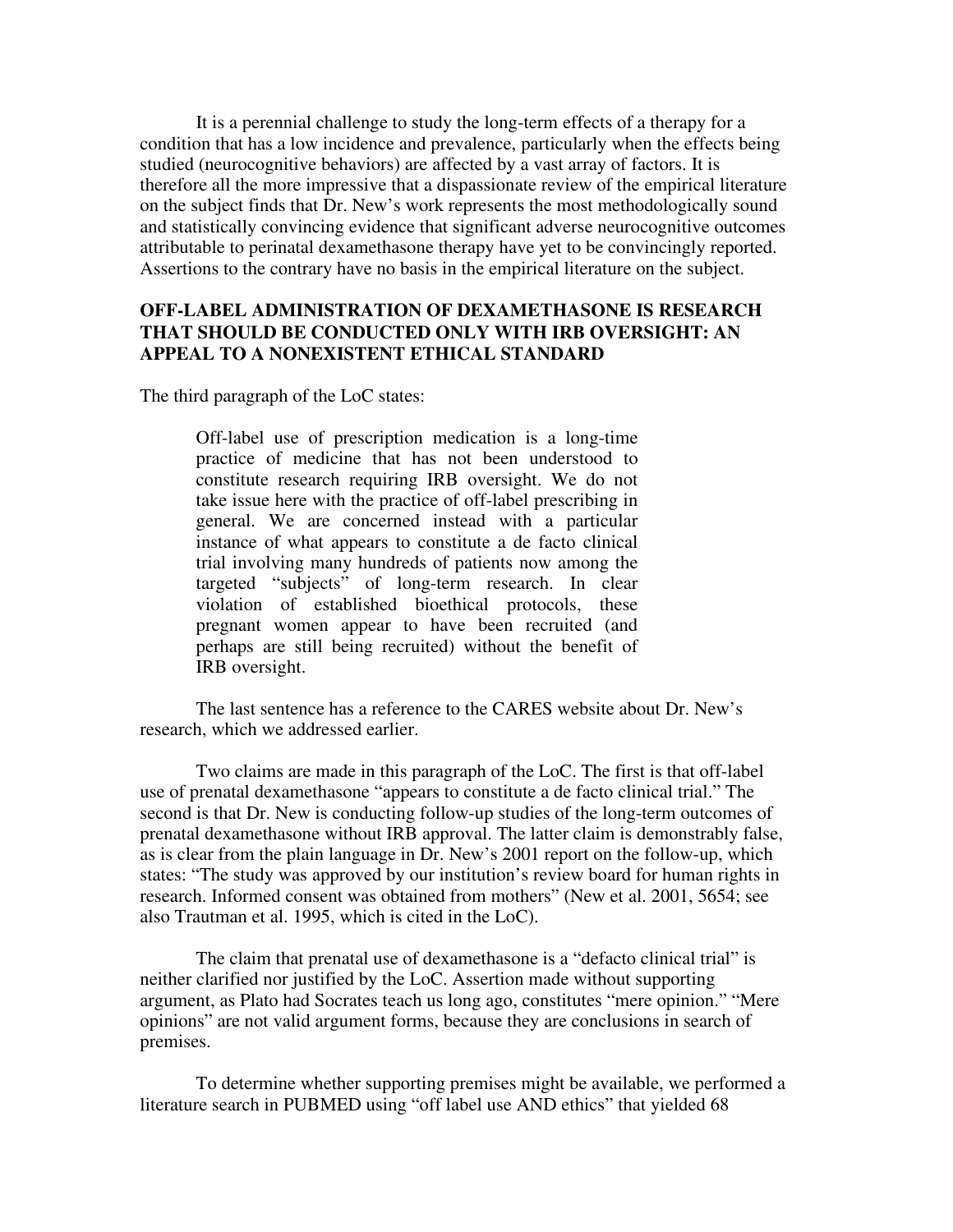citations (April 22, 2010). The oldest citation is from 1994. The absence of a literature on the topic means that there was no ethical analysis and argument, much less a consensus ethical standard, that off-label use of prescription medications is research. Thus, no ethical standard for off-label use of drugs existed when Dr. New began her treatment protocol in 1986. The LoC falsely assumes such a standard has always existed. To avoid this criticism, the LoC could have cited a consensus ethical standard. The LoC does not do so

because, as our review of the 68 citations indicates, there is no such standard in the literature. Grant, for the sake of argument, that such a standard has just been created. To apply it to clinical practice from 25 years ago commits the terror of presentism, i.e., applying ethical standards of the present as if they applied throughout human history, against which historians rightly warn us (Pernick 2009). The claim that prenatal administration of dexamethasone constitutes a "de facto clinical trial" fails.

# **UNDOCUMENTED CLAIM THAT PREGNANT WOMEN MAY NOT HAVE PROVIDED INFORMED CONSENT FOR ADMINISTRATION OF DEXAMETHASONE**

The sixth paragraph of the LoC states:

It does not appear that physicians prescribing this drug to hundreds of women have sought IRB approval for clinical trials of dexamethasone for the purposes of minimizing virilization [and that therefore] pregnant women who have been prescribed dexamethasone external to IRB-approved trials may not have provided fully informed consent as would happen formally under an IRB-approved trial.

The LoC assumes that obstetricians prescribing dexamethasone in such cases would not adhere to ethical and legal standards of informed consent in clinical practice, simply because there was no IRB oversight. This is a non sequitur. Moreover, it calls into question the professional integrity of scores of physicians without a shred of evidence being offered for the plausibility of the hypothesis of systematic and widespread violation of the ethical and legal standards of informed consent in obstetric practice for the prenatal administration of dexamethasone.

# **A CALL FOR CLINICAL TRIALS: AN UNORIGINAL CLAIM THAT LACKS SUPPORTING ARGUMENT**

The LoC states in its seventh paragraph:

Given the well-established risks to fetal development, physicians should initiate treatment of this type only through structured clinical trials with human subjects research protections in place.

This call for clinical trials under IRB oversight is not based on the earlier claim that off-label use of prenatal dexamethasone is by definition experimental, which we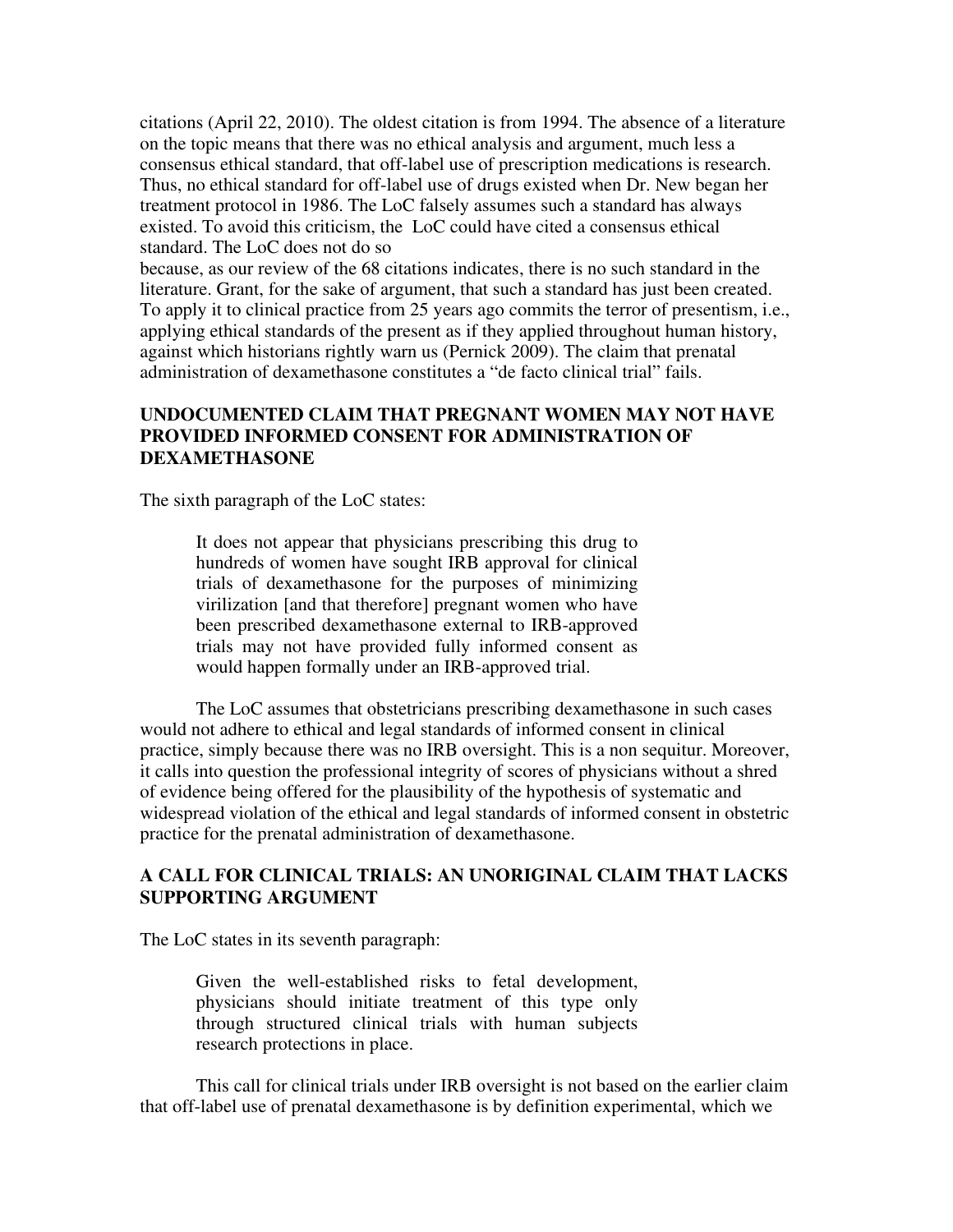addressed earlier. It is, instead, the claim that, because the long-term outcomes of prenatal administration dexamethasone are not known and because some risks have been reported, prenatal dexamethasone should be offered only under a clinical protocol. To be sure, the authors of the LoC trade heavily on the existence of uncertainty as regards the risks of dexamethasone, but the mere existence of disagreement does not speak to the merits of whether there is empiricalsupport for disagreement about the risks of dexamethasone.We have suggested that much of this uncertainty is predicated on studies that either are not germane to the specific question regarding the administration of dexamethasonein this setting or are predicated on small clinical studies that are statistically underpowered compared to the data reported by Dr. New and in which tentative observations of potential harm are not reproduced in subsequent studies. The authors may have gleaned their argument from Miller (1999) in his 1999 paper cited by the LoC, but the Miller paper is not cited in this part of the LoC. Perhaps this is becauseMiller offers nomore empirically substantive basisfor his claims than the authors of the LoC proffer.

The LoC statement is not consistent with the 2002 consensus statement from the Lawson Wilkins Pediatric Endocrine Society and the European Society for Paediatric Endocrinology, which the LoC does not cite. This statement reads: "There is substantial difference of opinion concerning whether prenatal treatment of CAH is a research endeavor" (Joint LWPES/ESPE CAHWorking Group 2002, 4049). No position is taken on the matter, a fact that the LoC fails to report.

In bioethics when one asserts a position that is controversial, one is obligated as a matter of intellectual integrity to advance an argument for one's position (De Grazia and Beauchamp 2001). The LoC offers as the single premise: "Given the well established risks to fetal development." As we pointed out earlier, in the absence of a structured scientific review of the literature and an analysis of the NNT and NNH based on such a review, the use of "well established" lacks empirical justification. Grant, however, that it is a reasonable claim. This "premise" reflects an incomplete ethical analysis, because there is no comprehensive analysis of the outcomes. For the premise to reflect an adequate ethical analysis, one would have to show that, on balance, the well established risks are not offset by clinical benefits, especially the amelioration of virilization. The consensus statement from the Joint LWPES/ESPE CAH Working Group states that it is "clear" that such ameliorization is accomplished, a conclusion that we believe is readily sustained by an assessment of the totality of the literature, including the body of clinical studies published by Dr. New. The claim that there should be clinical trials lacks supporting argument.

# **CLINICAL TRIALS SHOULD NOT BE PURSUED: A CLAIM THAT CONTRADICTS THE CALL FOR CLINICAL RESEARCH**

In the final paragraph of the LoC, which comes immediately after the paragraph in which the call for clinical trials is made, the LoC states:

Finally, we agree with Dr.Walter Miller, Distinguished Professor of Pediatrics and Chief of Endocrinology at the University of California San Francisco, who has written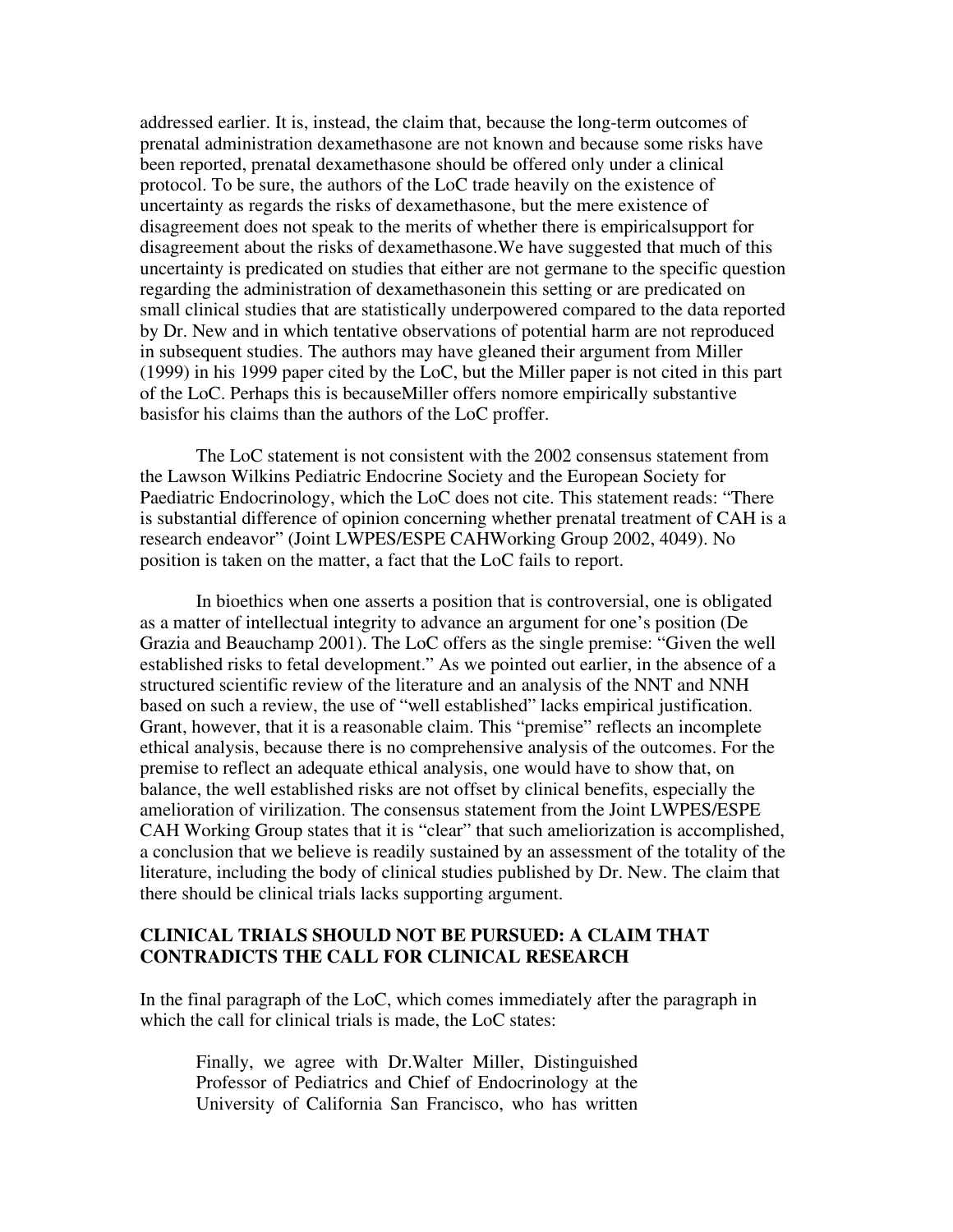that "this experimental treatment is not warranted and should not be pursued even in prospective clinical trials."

The quoted passage is from a recent column by Miller in *EndocrineNews*  (Speiser and Miller 2008). In it, he provides a condensed version of the argument that he made in his 1999 paper, cited in the LoC and discussed earlier. Miller concludes his *EndocrineNews* column with: "It is this author's opinion that this experimental treatment is not warranted and should not be pursued, even in prospective clinical trials" (Speiser and Miller 2008, 17). Miller provides no argument for his opinion, which is required to justify the rejection of his earlier call for clinical trials (Miller 1999). In endorsing Miller's opinion that clinical trials should not be undertaken the LoC contradicts its call, issued in the preceding paragraph, for clinical trials to be undertaken. The LoC thus violates the law of noncontradiction, the most fundamental requirement of argument-based reasoning.

# **MAJOR DIFFERENCES BETWEEN VERSION CIRCULATED TO SOLICIT CO-SIGNATORIES AND SUBMITTED VERSION**

The original version circulated to solicit individuals to become co-signatories contained no references. Major changes were made after co-signatories added their names to the draft LoC. There was no indication that changes would subsequently be made after the agreement of co-signatories to add their names.

In an exchange on the bioethics listserv sponsored by the Medical College of Wisconsin, two of us (FAC and LBM) pointed out that numerous claims were made without substantiation in what turned out to be a draft version of the LoC. The initial response of the authors was that the LoC was not a scholarly paper and therefore was somehow exempt from accepted standards of scholarship. Such a position would disable transgressive bioethics. References were added in the submitted version. We addressed earlier the inadequacy, misuse, and false representation of the references. This substandard scholarship disables the LoC as transgressive bioethics that meets minimal standards of intellectual rigor and integrity.

The opening sentence of the circulated unreferenced draft reads: "We write to express our grave concern that a research group affiliated with your institution may be engaging in an unapproved, off-label pharmaceutical trial targeted at pregnant women and their fetuses." This sentence does not appear in the submitted version. The sixth paragraph of the submitted LoC concludes with: "Public descriptions of this drug as safe and effective may have misled some women to believe the use is FDA-approved, when it is not." This sentence does not appear in the draft circulated to solicit cosignatories. The final paragraph of this version of the LoC starts with: "We call for rigorous investigation by your institution into whether researchers associated with your institution are currently or have previously treated pregnant women with dexamethasone to prevent genital virilization." The final paragraph of the submitted LoC begins with: "We call for rigorous investigation by the FDA into possible regulatory violations in this matter."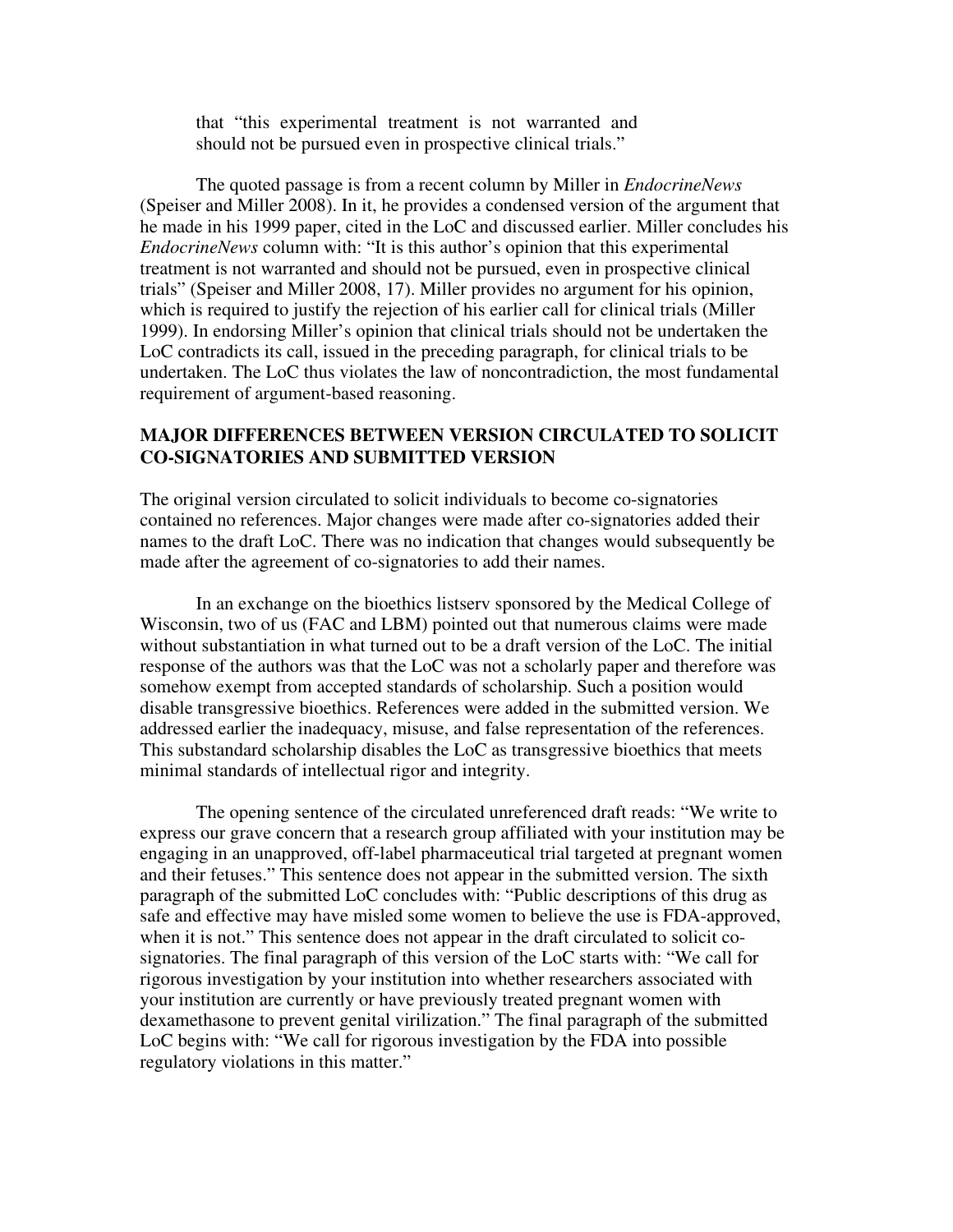There is no indication in the submitted LoC that the cosignatories were made aware of these major changes in the LoC. There is also no indication that the cosignatories read and approved the submitted version of the LoC.

# **CONCLUSION**

Rebecca Dresser and Joel Frader (2009) recently called for "responsible selfregulation" of off-label use of drugs. This has been a common practice not only in obstetrics but also in pediatrics and adult medicine and surgery in general for decades. Specifically, there is ongoing discussion in the scientific community on whether the prenatal administration of dexamethasone to prevent the complications of CAH in affected females is experimental or standard of care (Joint LWPES/ESPE CAH Working Group 2002).

The LoC could have contributed to this important topic. Instead, the LoC makes false claims; misrepresents scientific publications and websites; fails to meet the fundamental standards of evidence-based reasoning; makes undocumented claims; treats as settled matters what are, instead, ongoing controversies; offers "mere opinion" as a substitute for argument; and makes contradictory claims. The LoC is therefore a case study in unethical transgressive bioethics.

We call on fetaldex.org as the self-proclaimed organizer of "a group of professional researchers in bioethics and allied fields to file formal letters of concern" (fetaldex.org 2010b), and the corresponding author to withdraw the LoC from the government agencies and academic institutions to which it was submitted and to announce the withdrawal publicly on its website and the bioethics listerv. We also call on the co-signatories to remove their names from the LoC, to report their decision to remove their names to the government agencies and academic institutions to which the LoC was sent, and to inform fetaldex.org of their decision. We call on fetaldex.org to post notices of withdrawal by co-signatories from the LoC on its website.

# **REFERENCES**

CARES Foundation. 2009. *Cares Foundation history*. Available at:http://www.caresfoundation.org/productcart/pc/history cares.html (accessed April 22, 2010).

Cognitive functions in children with CAH treated prenatally with dexamethasone. 2009. *Growth, Genetics & Hormones* 25(1). Available at: http://www.gghjournal.com/volume23/2/ab18.cfm (accessed April 22, 2010).

De Crecchio, L. 1865. Sopra un caso di apparenze virili in una donna. *Morgagni* 7: 154–188.

De Grazia, D., and T. L. Beauchamp. 2001. Philosophy. In *Methods in medical ethics*, ed. J. Sugarman andD.P. Sulmasy, 31–46.Washington, DC: Georgetown University Press.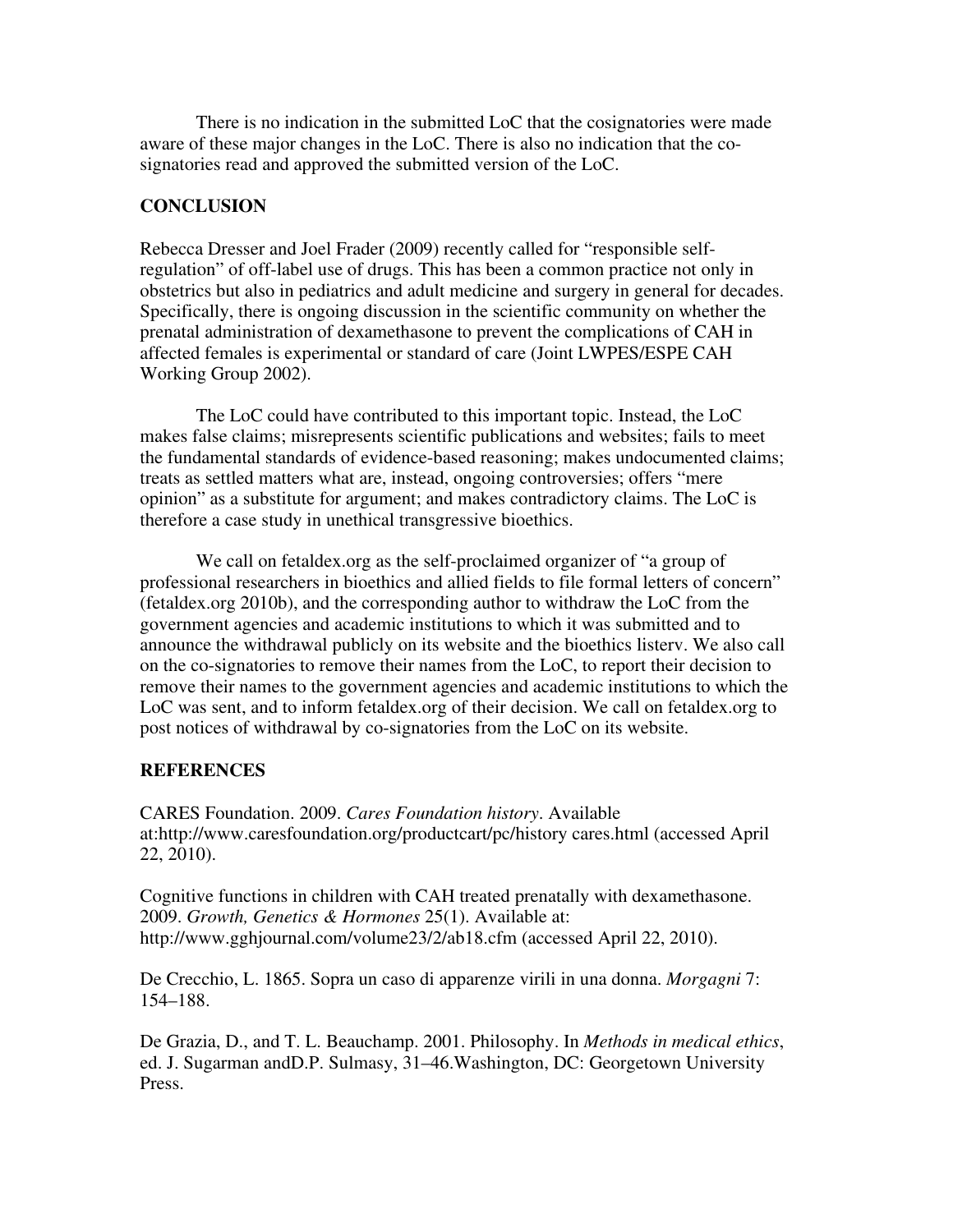Diamond, D. A., J. Ecker, I. Holm, S. Kornetsky, C. Mitchell, and N. Spack. 2010 Not fetal cosmetology. *The Hastings Center Bioethics Forum*, March 8. Available at: http://www.thehastingscenter. org/Bioethicsforum/Post.aspx?id=4528&blogid=140 (accessed April 22, 2010).

Dresser, R., and J. Freder. 2009. Off-label prescribing: A call for tightened professional and government oversight. *Journal of Law, Medicine and Ethics* 37(3): 476–486. fetaldex.org. 2010a. *Letter of concern of bioethicists*. Available at:http://fetaldex.org/letter bioethics.html (accessed April 22, 2010). fetaldex.org. 2010b. *Welcome to fetaldex.org*. Available at:http://www.fetaldex.org/home.html (accessed April 22, 2010).

Forest, M. G., H. B´etuel, and M. David. 1987. Traitement antenatal de l'hyperplase congenital des surr´enales par deficit en 21-hydroxylase: Etudemulticentrique. *Annales Endocrinologiques* 48(6):31–34.

French, N. P., R. Hagan, S. F. Evans, A. Mullan, and J. P. Newnham. 2004. Repeated antenatal corticosteroids: Effects of cerebral palsy and childhood behavior. *American Journal of Obstetrics and Gynecology* 190(3): 588–595.

Gr¨ unberger,W., and E. Boschitsch. 1981. Report of 22 cases of congenital adrenal genital syndrome (AGS) observed in the reproductive age group. *Gebutshschilfe Frauenheilkunde* 41(11): 787–790 [in German].

Hirvikoski, T., A. Nordenstr¨om, T. Lindholm, F. Lindblad, E. M. Ritz´en,A.Wedell, and S. Lajic. 2007. Cognitive functions in children at risk for congenital adrenal hyperplasia treated prenatally with dexamethasone. *Journal of Clinical Endocrinology and Metabolism* 92(2): 542–548.

Hirvikoski, T., A. Nordenstr<sup>om, T.</sup> Lindholm, F. Lindblad, E. M. Ritz´en, and S. Lajic. 2008. Long-term follow-up of prenatally treated children at risk for congenital adrenal hyperplasia: Does dexamethasone cause behavioural problems? *European Journal of Endocrinology* 159: 309–316.

Joint LWPES/ESPE CAH Working Group. 2002. Consensus statement on 21 hydroxylase deficiency from the Lawson Wilkins Pediatric Endocrine Society and the European Society for Paediatric Endocrinology. *Journal of Clinical Endocrinology & Metabolism* 87(9):4048–4053.

Jonsen, A. R. 1998. *The birth of bioethics*. New York: Oxford University Press. Karaviti, L. P., A. B. Mercado, M. B. Mercado, P. W Speiser, M Buegeleisen, C. Crawford, L. Antonion, P. C. White, and M. I. New. 1992. Prenatal diagnosis/treatment in families at risk for infants with steroid 21-hydroxylase deficiency (congenital adrenal hyperplasia). *Journal of Steroid Biochemistry and Molecular Biology* 41(3–8):445–451.

Krakow, D. 2008. Medical and surgical complications of pregnancy. In *Danforth's obstetrics and gynecology*, 9th ed., ed. R. S. Gibbs, B. Y. Karlan, A. F. Haney, and I.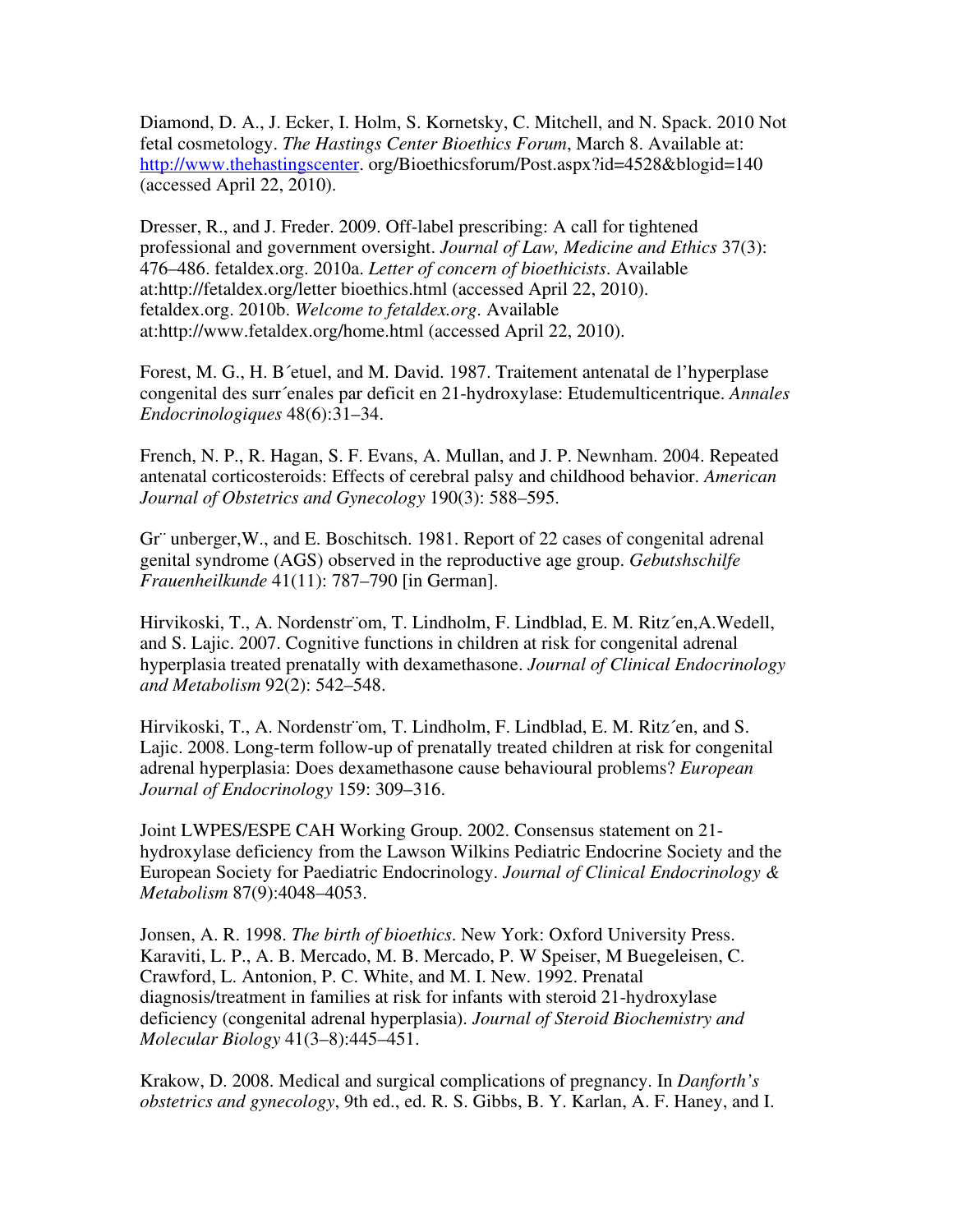E. Nygaard, chap. 17 (not paginated). Philadelphia: Lippincott Williams & Wilkins. Electronic book. Available at: http://ovidsp.tx.ovid.com.ezproxyhost.library.tmc. edu/sp-2.3.1/ovidweb.cgi?QS2=434f4e1a73d37e8c8b72a1e2ee153 b38efd0e739b339295af5018b2c628fa0def5c8062b6fde957df7302f2c 517463f44515e61dd4ef574a54267a75b096c729e62e665b6211119b48 ae0fbdd1773b3e3385443ad36425f85a46982ccc28756b7fcda6f24c680 983dafd6e94c6dd2247812f06fc13c6ee6503f2589ddf1e0b999f648425 d16cdf1d7358be9f7eb6e68b65d22b3addb6fcac2615808d33d557dd9 bc264a93a78e983528b8fe6eef27250cf6fd3e56001c800212dd759da5d 5e41b1d224958aeceb22126bc3bb8007368e29c8e73833df255d8b58ae 8e65cd4c6ef77c9fbdaf2207661b24d782ff9f8063592eb280799b2233c8 bd5e022e4f42a629ea3421681ffdb7 (accessed April 22, 2010).

Lajic S., S. Nordenstr¨om, E.M. Ritz´en, and A.Wedell. 2004. Prenatal treatment of congenital adrenal hyperplasia. *European Journal of Endocrinology* 151(suppl.3): U63–U69.

Lewis, E. N., M. R. Griffin, P. G. Szilagyi, Y. Zhu, K. M. Edwards, and K. A. Poehling. 2007. Childhood influenza: Number needed to vaccinate to prevent 1 hospitalization or outpatient visit. *Pediatrics* 120(3): 467–472.

Lindemann, H., E. K. Feder,, and A. Dreger. 2010a. Fetal cosmetology. In *The Hastings Center Bioethics Forum*, February 8 (not paginated). Available at: http://www.thehastingscenter.org/ Bioethicsforum/Post.aspx?id=4470&blogid=140 (accessed April 22, 2010).

Lindemann, H., E. K. Feder, and A. Dreger. 2010b. Prenatal dex: Update and omnibus reply. In *The Hastings Center Bioethics Forum*, March 18 (not paginated). Available at: http://www. thehastingscenter.org/Bioethicsforum/Post.aspx?id=4569&blogid =140 (accessed April 22, 2010).

Meyer-Bahlberg, H. F., C. Dolezai, S. W. Baker, A. D. Carlson, J. S. Obeid, and M. I. New. 2004. Cognitive and motor development of children with and without congenital adrenal hyperplasia after early-prenatal dexamethasone. *Journal of Clinical Endocrinology and Metabolism* 89(2): 610–614.

Miller,W. L. 1999. Dexamethasone treatment of congenital adrenal hyperplasia in utero: An experimental therapy of unproven safety. *Journal of Urology* 162(2): 537– 540.

National Institutes of Health Consensus Development Panel. 2001. Antenatal corticosteroids revisited: repeat courses—National Institutes of Health Consensus Development Conference Statement, August 17–18, 2000. *Obstetrics and Gynecology*  98(1): 144–150).

New, M. I. 1990. Prenatal diagnosis and treatment of adrenogenital syndrome (steroid 21-hydroxylase deficiency). *Developmental Pharmacology and Therapeutics* 15(3–4): 200–210.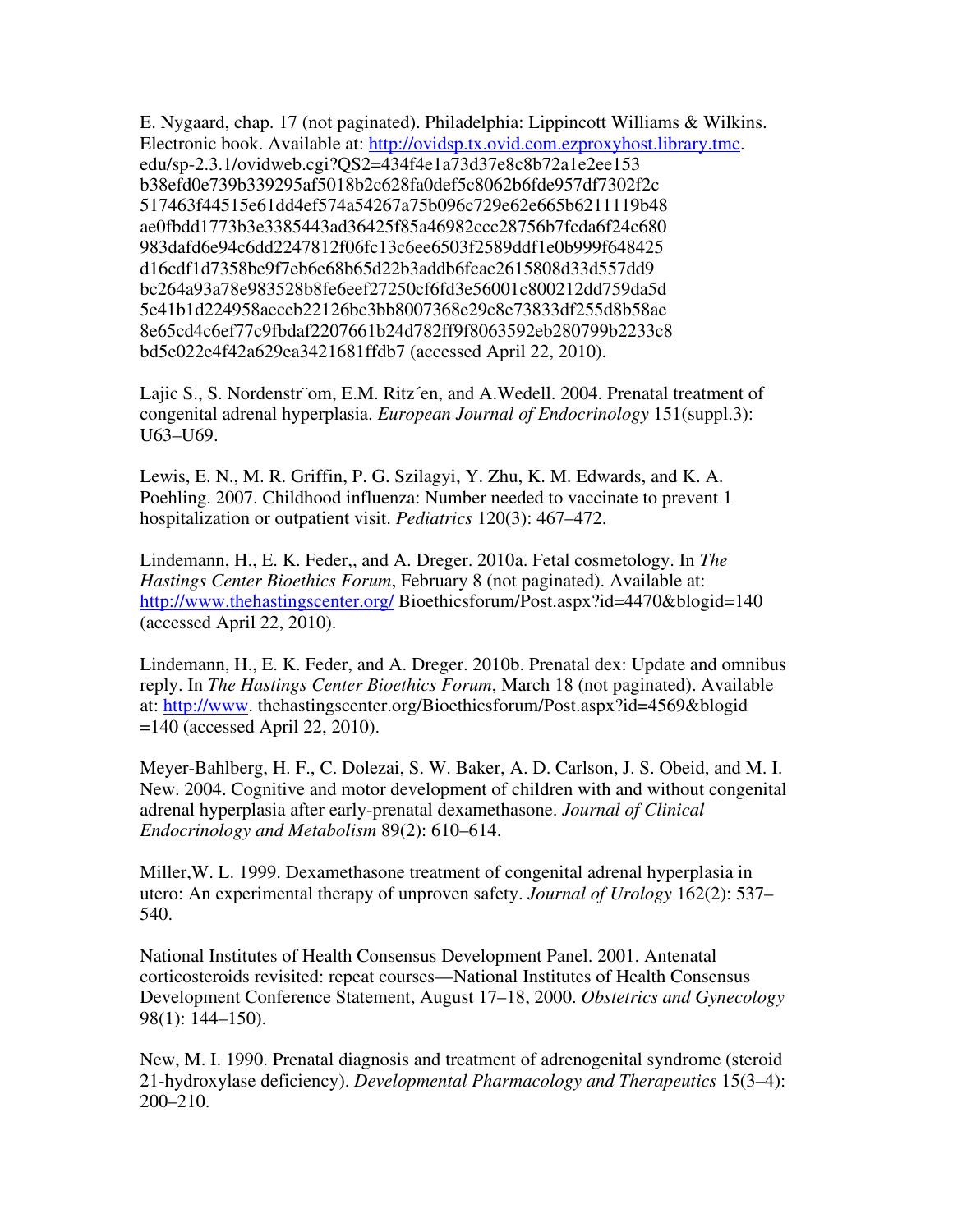New, M. I., A. Carlson, J. Obeid, I. Marshall, M. S. Cabrere, A. Goseco, K. Lin-Su, A. S. Putnam, J. Q. Wei, and R. C. Wilson. 2001. Prenatal diagnosis for congenital adrenal hyperplasia in 532 pregnancies. *Journal of Clinical Endocrinology and Metabolism* 86(12):5651–5657.

Pernick, M. S. 2009. Bioethics and history. In *The Cambridge world history of medical ethics*, ed. R. B. Baker and L. B. McCullough, 16–20. New York: Cambridge University Press.

Sandberg, D. W. 2009. Editors comments. *Growth, Genetics & Hormones* 25(1). Available at: http://www.gghjournal.com/ volume23/2/ab18.cfm (accessed April 22, 2010).

Speiser, P. W., and W. L. Miller. 2008. Prenatal treatment of classic CAHwith dexamethasone: Pro vs. con. *EndocrineNews* April: 15–18.

Sulmasy, D. P., and J. Sugarman. 2001. Themanymethods of medical ethics (or thirteen ways of looking at a blackbird). In *Methods in medical ethics*, ed. J. Sugarman and D. P. Sulmasy, 3–18.Washington, DC: Georgetown University Press.

Trautman, P.D., H. F. LMeyer-Bahlberg, J. Postelnek, and M. I. New. 1995. Effects of early prenatal dexamethasone on the cognitive and behavioral development of young children: results of a pilot study. *Psychoneuroendocrinology* 20(4): 439–449.

Uno, H., S. Eisele, A. Sakai, et al. 1994. Neurotoxicity of glucocorticoids in the primate brain. *Hormones and Behavior* 28: 336–348.

# **APPENDIX: fetaldex.org LETTER OF CONCERN FROM BIOETHICISTS**

The following letter has been sent to:

1. the FDA Office of Pediatric Therapeutics;

2. the HHS Office for Human Research Protections;

3. Mount Sinai Medical Center (Dr. New's current institution);

4. Weill Medical School of Cornell University (from which much of this treatment appears to have been administered, under Dr. New's guidance);

5. Florida International University (where Dr. New is Associate Dean for Clinical Research).

The preliminary FDA response is shown here; the Office of Human Research Protections preliminary response is shown here.

Dear Sir or Madam:

We write to express our grave concern over possible non-IRB-approved clinical research on pregnant women that has been conducted under the auspices of Mount Sinai Medical Center and Weill Cornell Medical College, Cornell University, under the direction of Dr. Maria New.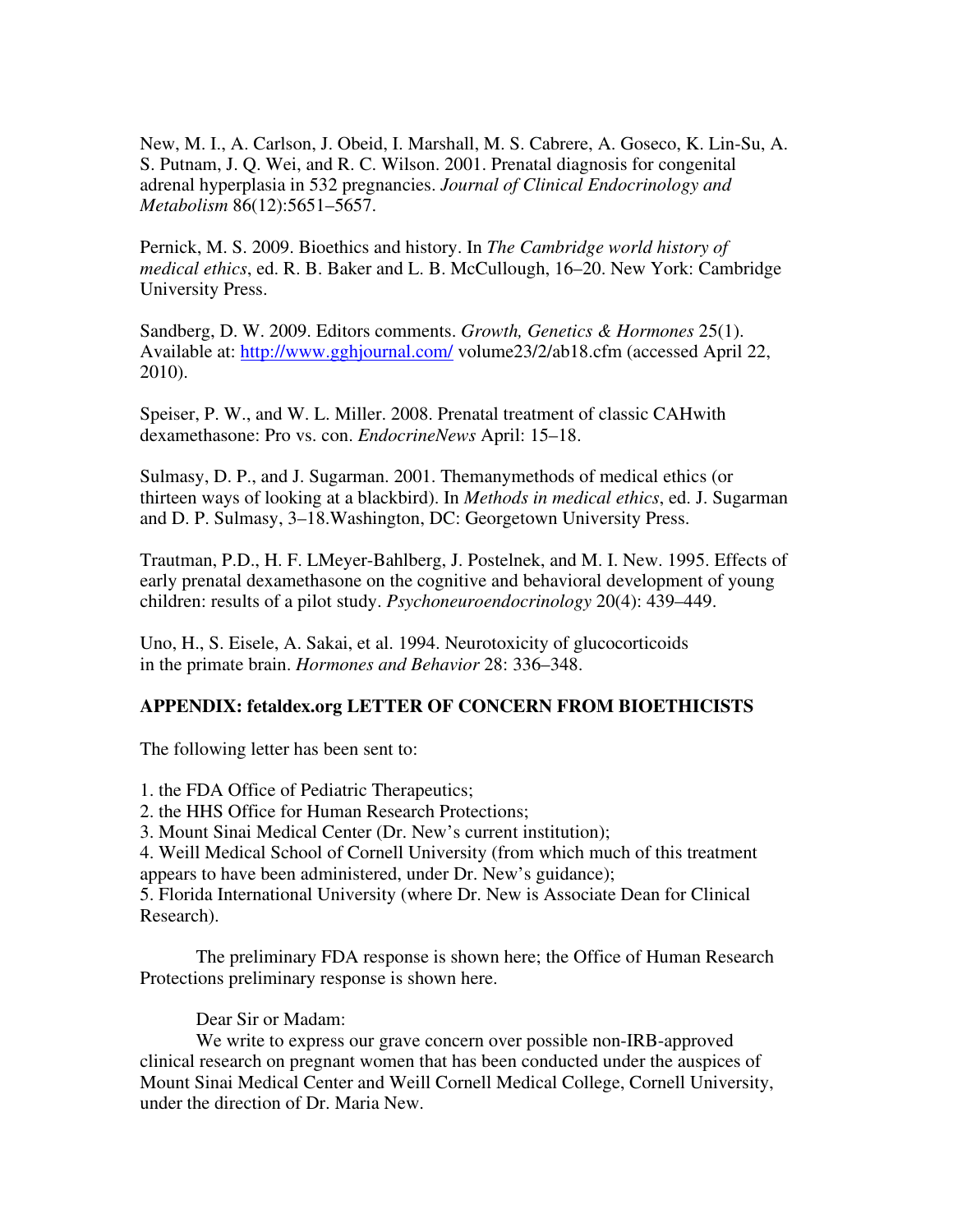This work involves off-label administration of dexamethasone to pregnant women who may give birth to girls with Congenital Adrenal Hyperplasia (CAH). It is our understanding that Dr. New has long prescribed dexamethasone for purposes of preventing genital virilization associated with CAH in 46,XX females. This indication is not approved by the FDA. Genital virilization is a cosmetic issue, one that has been recognized within Dr. New's field as independent of the genuine medical concerns often serious and life-threatening in some forms of CAH—*unaddressed by prenatal dexamethasone treatment*. That is to say, prenatal treatment with dexamethasone is intended to avoid a cosmetic issue associated with CAH, rather than to treat the medical issues that should be the primary concern of physicians.[1] Furthermore, use of prenatal dexamethasone has been demonstrated to bear significant iatrogenic risk.[2]

Off-label use of prescription medication is a long-time practice of medicine that has not been understood to constitute research requiring IRB oversight. We do not take issue here with the practice of off-label prescribing in general. We are concerned instead with a particular instance of what appears to constitute a de facto clinical trial involving many hundreds of patients now among the targeted "subjects" of long-term research. In clear violation of established bioethical protocols, these pregnant women appear to have been recruited (and perhaps are still being recruited) without the benefit of IRB oversight.[3]

In professional contexts among her peers, Dr. New has publicly resisted discussion of the details of the information pregnant women and their partners are provided. One online promotion of the treatment with dexamethasone administered by Dr. New's clinic nevertheless promised that follow-up with hundreds of children treated prenatally over 20 years "has found no adverse developmental consequences. . ..the treatment appears to be safe for mother and child."[4]

Human studies have demonstrated, on the contrary, that prenatal dexamethasone treatment results in detrimental changes to the brains of children,[5] over 90% of whom will receive no benefit from this treatment. (Only 1 in 8 fetuses started on this treatment are actually 46,XX CAH, and of the 1/8 who are, 20% will not benefit from the treatment.) Children exposed prenatally to dexamethasone for CAH show problems with working memory, verbal processing, and anxiety.[6] Animal studies have also indicated reason to be very concerned about prenatal dexamethasone's effect on fetal brains.[7] Therefore, contrary to the apparent claims aimed at prospective patients, dexamethasone treatment cannot responsibly be characterized as benign.[8]

Despite knowledge of risks to fetal development, it does not appear that physicians prescribing this drug to hundreds of women have sought IRB approval for clinical trials of dexamethasone for the purposes of minimizing genital virilization in 46,XX females at risk for CAH *in utero*. Pregnant women who have been prescribed dexamethasone external to IRB-approved trials may not have provided fully informed consent as would happen formally under an IRB approved trial. Public descriptions of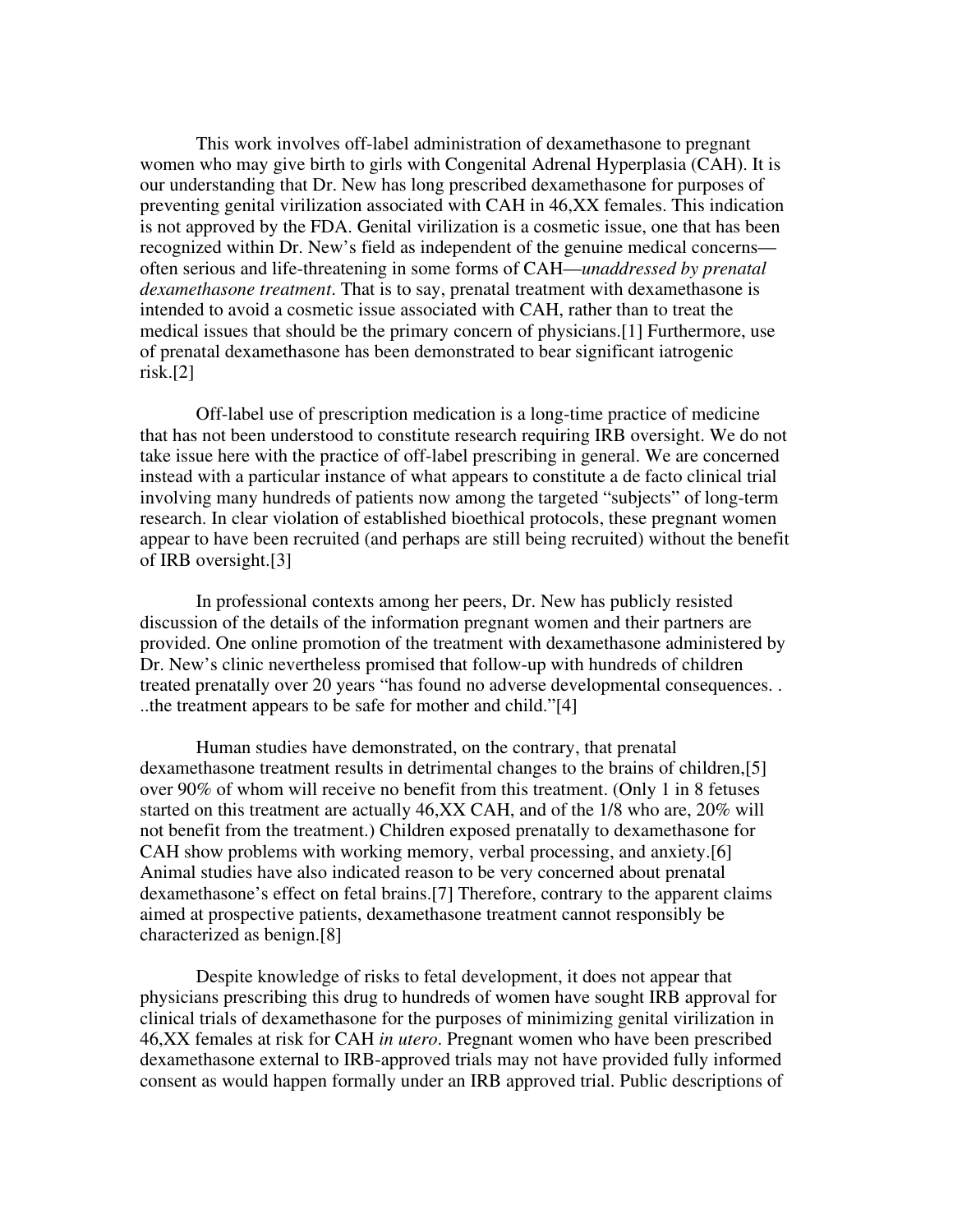this drug as safe and effective may have misled some women to believe the use is FDA-approved, when it is not.

Given the well-established risks to fetal development, physicians should initiate treatment of this type only through structured clinical trials with human subjects research protections in place. Registered clinical trials ensure that women and their families make fully informed decisions with respect to the risks they assume for themselves and on behalf of their future children. Studies such as these also ensure that adverse effects will be noticed as soon as possible, and that any harm that comes to women and their children provide the benefit of increased scientific knowledge that can subsequently protect other women and babies from the same harms.

We call for rigorous investigation into possible regulatory violations in this matter. We also believe that women who have been treated without the protection of IRBs should now be advised of the information that may not have been made available to them at the time of treatment, and that they should be given the most recent information from studies indicating long-term risks to women and children. Finally, we agree with Dr. Walter Miller, Distinguished Professor of Pediatrics and Chief of Endocrinology at the University of California San Francisco, who has written that "this experimental treatment is not warranted and should not be pursued even in prospective clinical trials."[9]

## Citations:

[1]MillerWL. "Dexamethasone treatment ofCongenital Adrenal Hyperplasia in utero: an experimental therapy of unproven safety." J Urol 1999;162:537–40.

[2] National Institutes of Health Consensus Development Panel, "Antenatal Corticosteroids Revisited: Repeat Courses. National Institutes of Health Consensus Development Conference Statement, August 17–18, 2000." Obstet Gynecol 2001;98:144–50.

[3] Kitzinger E (Weill Medical School of Cornell University). "Prenatal Diagnosis & Treatment for Classical CAH." CARES Foundation,Winter 2003.

[4] Ibid.

[5] French NP, Hagen R, Evans SF,Mullan A, Newnham JP. "Repeated antenatal corticosteroids: effects on cerebral palsy and childhood behavior." Am J Obstet Gynecol 2004;190:588–95.

[6] See, for example: [a] Hirvikoski T, Nordenstrom A, Lindholm T, et al. "Cognitive functions in children at risk for congenital adrenal hyperplasia treated prenatally with dexamethasone." J Clin Endocrinol Metab. 2007;92:542–8; and [b]Trautman, PD, Meyer-BahlburgHF, Postelnek J,New MI. "Effects of early prenatal dexamethasone on the cognitive and behavioral development of young children: results of a pilot study." Psychoneuroendocrinology 1995;20:439–449.

[7] Uno H, Eisele S, Sakai A, et al. "Neurotoxicity of glucocorticoids in the primate brain." Horm Behav 1994;28:336–48.

[8] Lajic S,Nordenstrom A, Hirvikoski, "Long-term outcome of prenatal treatment of congenital adrenal hyperplasia." In Fluck CE and Miller WL (eds): Disorders of the Human Adrenal Cortex. Endocr Dev. Basel: Karger, 2008, vol. 13:82–98.